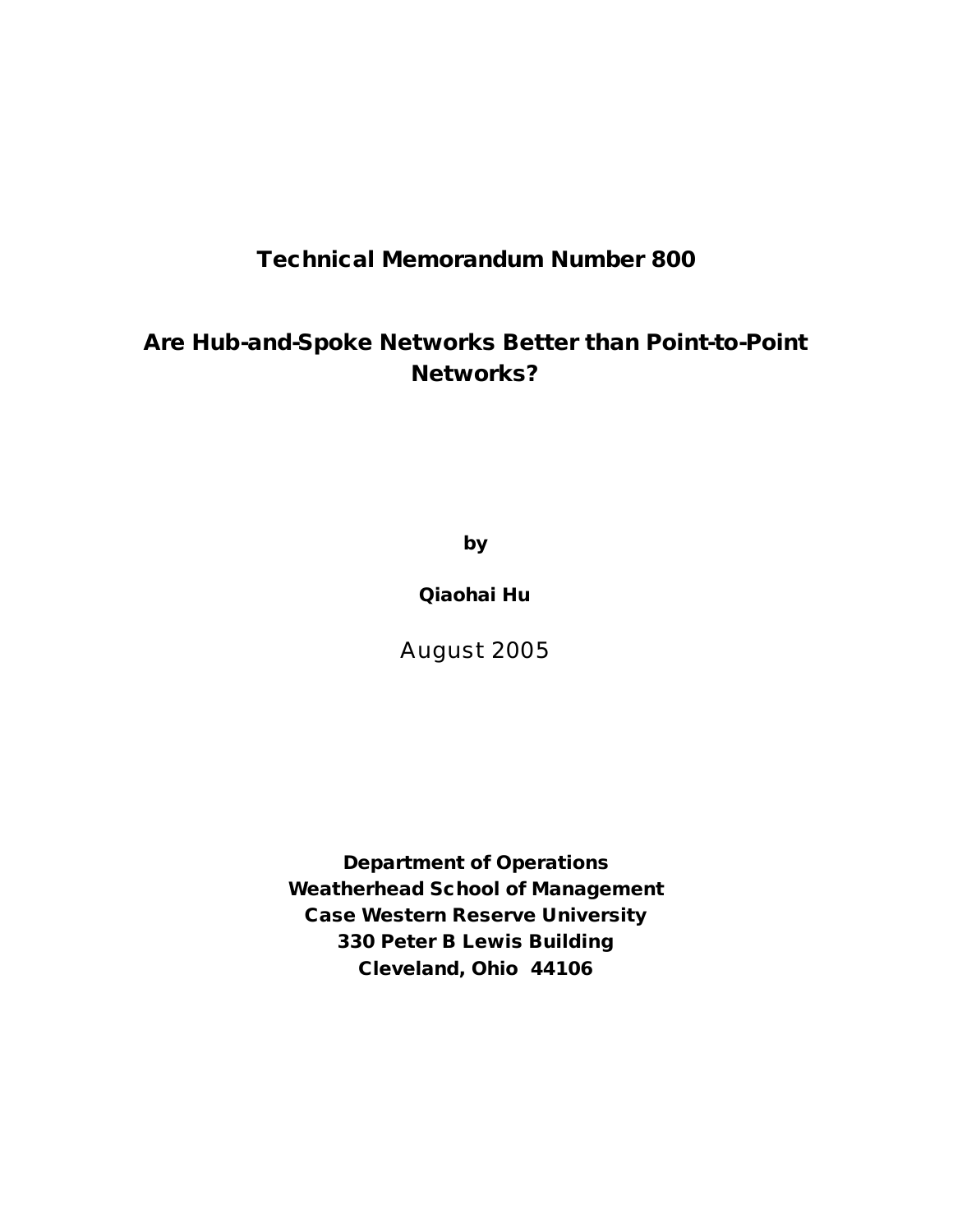# Are Hub-and-Spoke Networks Better than Point-to-Point Networks?

Qiaohai (Joice) Hu<sup>∗</sup>

## Abstract

This paper investigates how airlines might determine their network structures through a three-stage duopoly game in which two airlines serve a three-city network under demand uncertainty. At the first stage, the airlines choose their network structures; at the second stage, while route demands are still uncertain, they construct capacities; at the third stage, after demands are known, they allocate seats to each route given capacity constraints imposed by the second stage decision.

We characterize a subgame perfect equilibrium in the capacity and quantity games and show that at equilibrium, either both airlines use *hub-and-spoke* networks, or both use point-to-point networks. We also identify critical factors that determine airlines' network choices. Even if fixed investment costs are ignored, a hub-and-spoke network does not necessarily dominate a point-to-point network. However, a high demand variance or a low mean demand generally favors a hub-and-spoke network. This paper sheds some lights into the success of low-cost carriers exemplified by Southwest.

(Nonlinear programming, Hub-and-Spoke, Point-to-Point, Economies of density, Flexibility)

<sup>∗</sup>Department of Operations, Case Weatherhead School of Management, 10900 Euclid Ave., Cleveland, OH 44106-7235. Qiaohai.Hu@case.edu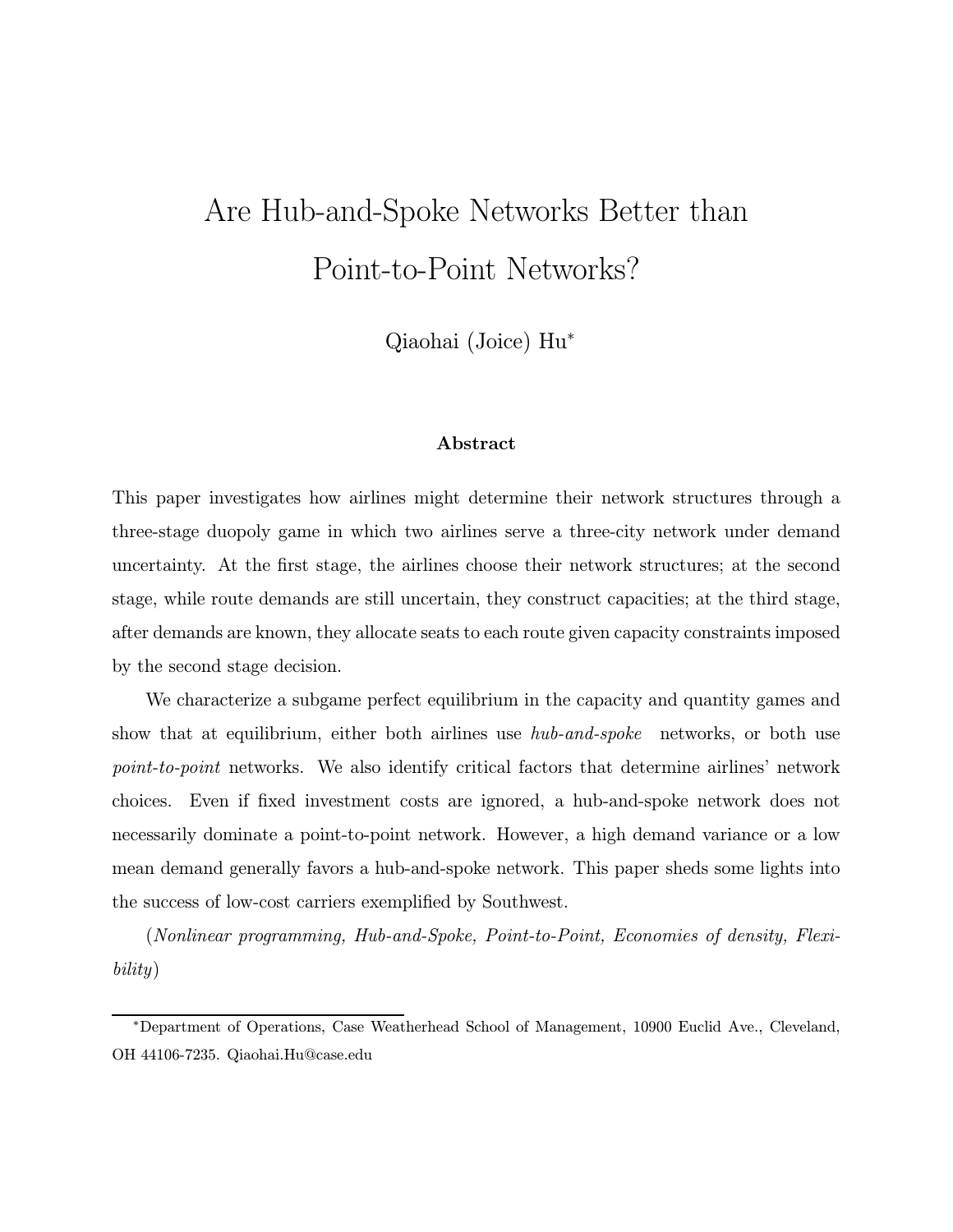#### 1. Introduction

During the first ten years of U.S. airline deregulation (in the 1980s), major airlines (e.g., Northwest) shifted dramatically from *point-to-point* networks to *hub-and-spoke* networks. Hub-and-spoke networks not only create economies of density by flying passengers from different cities to and from a few hub cities but also yield higher flight frequency and broader geographic coverage. The role of traffic density in the airline industry has been widely studied both theoretically (Bailey, Graham and Kaplan (1985), Brueckner and Spiller (1991), Hendricks, Picciione and Tan (1995a)) and empirically (Caves, Christensen and Tretheway (1984), Brueckner, Dyer and Spiller (1992)).

However, some airlines moved back to point-to-point networks recently (e.g. Southwest). The growing level of congestion at major hub airports in the 1980s created opportunities for low-fare, no-frills, and point-to-point services exemplified by Southwest airline. Shunning congested airports and direct competition with major airlines, low-cost carriers carved out a thriving market niche by reviving point-to-point services. In response, several major airlines (Continental, Delta, United, and US Airways) created subsidiaries offering similar services using a single type of aircraft (to reduced aircraft maintenance costs) and lower-paid crews.

Major airlines are now experiencing financial difficulties: US Airways filed for bankruptcy for a second time, and Delta is near bankruptcy. Excess capacity, cut-throat competition, oil price surges, powerful labor unions, and terrorist threats contributed to this situation. Carey and McCartney (2004) suggest that major airlines should de-emphasize hub-and-spoke networks and add direct flights between non-hub cities following the low-cost carriers' strategy.

This paper investigates how airlines might determine their network structures through a three-stage duopoly game in which two airlines serve a three-city network under demand uncertainty. At the first stage, the airlines choose their network structures; at the second stage, while route demands are still uncertain, they construct capacities; at the third stage, after demands are known, they allocate seats and flights to each route given capacity constraints imposed by the second stage decision.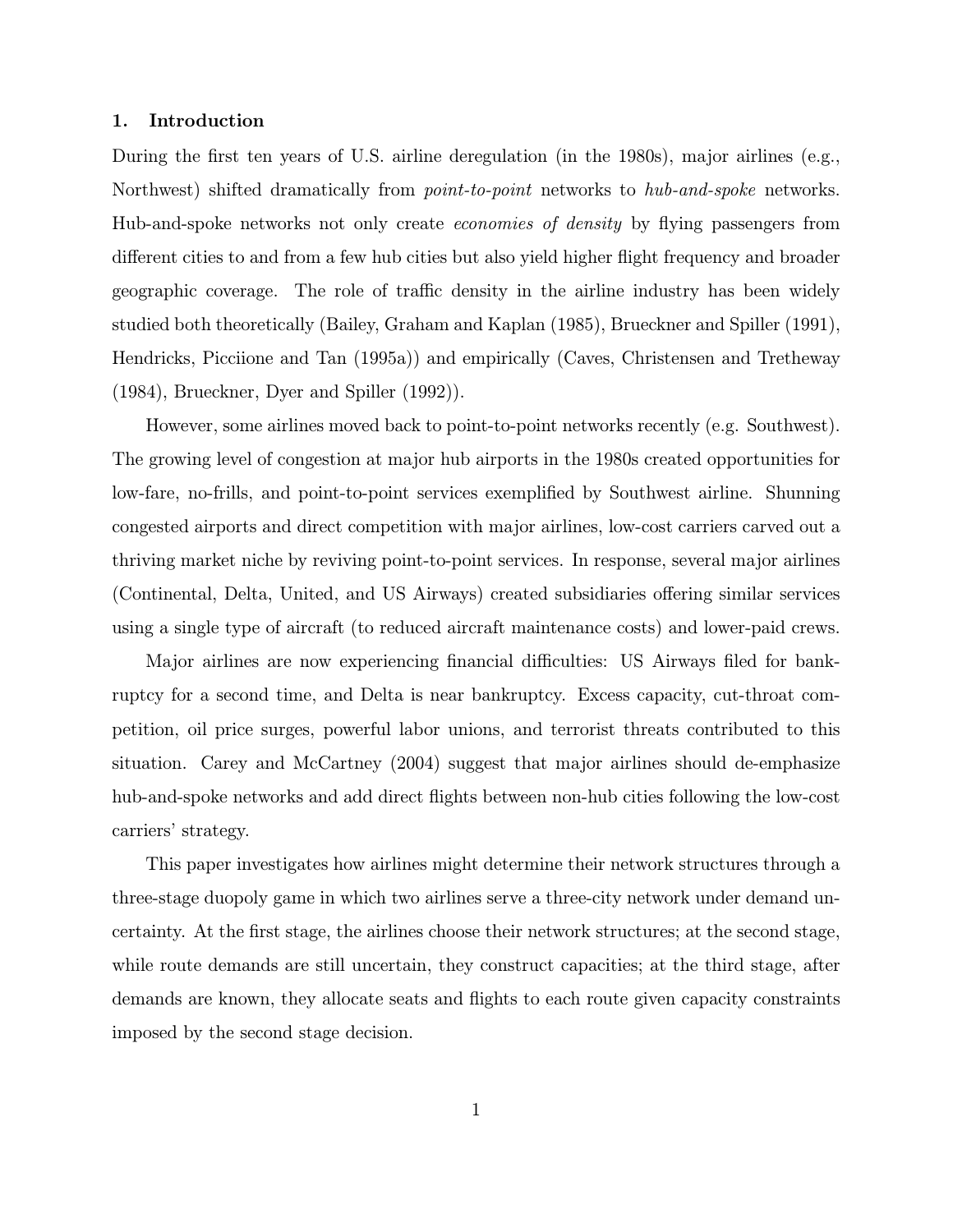Besides economies of traffic density, a hub-and-spoke network provides an airline the flexibility of allocating capacities among markets after uncertainty is resolved. Hence, if a hub-and-spoke network does not incur excess extra investment costs in the hub, it might seem to be a better choice than a point-to-point network for a monopolistic airline. However, we show later in §4 that this intuition could be wrong.

We address the following questions:

- Is a hub-and-spoke network always better than a point-to-point network? If not, when is it dominated by a point-to-point network?
- Under what conditions are there subgame perfect equilibrium points for the three-stage duopoly game? What are the equilibrium network structures?

There is a stream of papers by economists studying network selection and strategic interactions between airlines. Oum, Zhang and Zhang (1995) study a duopoly model with three cities. Considering economies of density which affect both costs and demand, they show that strategic interaction reinforces the tendency towards hubbing because hubbing reduces airlines' marginal costs and increases product quality thus forcing their competitors to cut output. The authors further show that even if hubbing increases total costs, strategic considerations may lead airlines to adopt this network structure. However, hubbing causes the prisoner's dilemma: both airlines adopt hub-and-spoke networks, but the competitive advantage cancels out, so both may be worse off. Hendricks, Picciione and Tan (1995b) identify conditions under which an equilibrium point with competing hub-and-spoke networks exists for an n-city network. Barla (1999) studies a three-stage duopoly game in which the airlines have different hubs but the same non-hub cities thus competing only on the non-hub route. He concludes that the airlines determine their network structures through balancing the flexibility value versus the committed advantage in the non-hub route. In contrast, we assume that the airlines compete across a collection of three cities of which one is a hub city.

The rest of the paper is organized as follows. §2 presents the model. §3 characterizes a subgame perfect equilibrium point in the quantity and capacity games for all possible cases: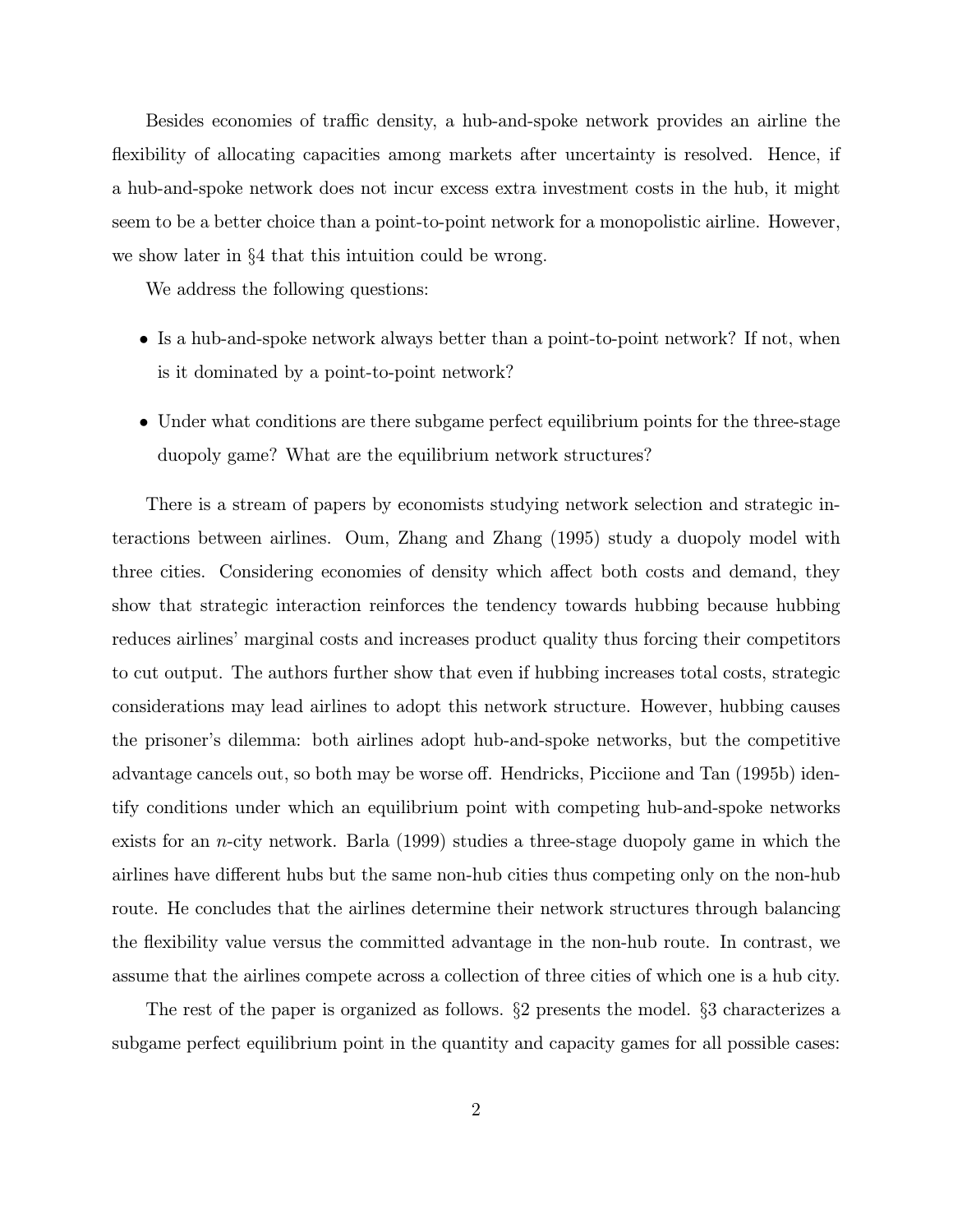

Figure 1: A Three-City Network

both airlines employ hub-and-spoke networks, both airlines employ point-to-point networks, and they employ different network structures. §4 studies the network game and identifies factors that determine the airlines' network structures. §5 concludes the paper.

### 2. Model and Assumptions

Two risk-neutral airlines compete across a collection of three cities: a hub city H and two non-hub cities,  $A$  and  $B$  (Figure1). Markets AH and BH are addressed as the *local markets* and AB as the *connecting market*. A passenger travelling from A to B has to take two flights, AH and HB, if he or she flies with a hub-and-spoke network, but the same passenger take only one flight (AB) with a point-to-point network. We assume that the markets from and to the hub city are identical, i.e., markets AH and BH have a common demand function. We also assume that all three markets  $AH$ ,  $BH$ , and  $AB$  are bidirectionally symmetric, e.g., traffic from A to B has the same characteristics as the traffic from B to A. As a result, the third-stage game is a two-product Cournot competition, that is, the airlines compete for the connecting and local passengers. Relaxing above two symmetric assumptions adds the number of markets but will not change the qualitative results.

If an airline has chosen a hub-and-spoke network at the first stage, then at the second stage while demands are still unknown, it decides on the aggregate capacity ( e.g., aircraft size and maximum number of flights to offer per week) for the local and connecting markets; if it has chosen a point-to-point network initially, then it chooses capacities for the local and connecting markets, respectively. At the third stage, after demands are known, the airline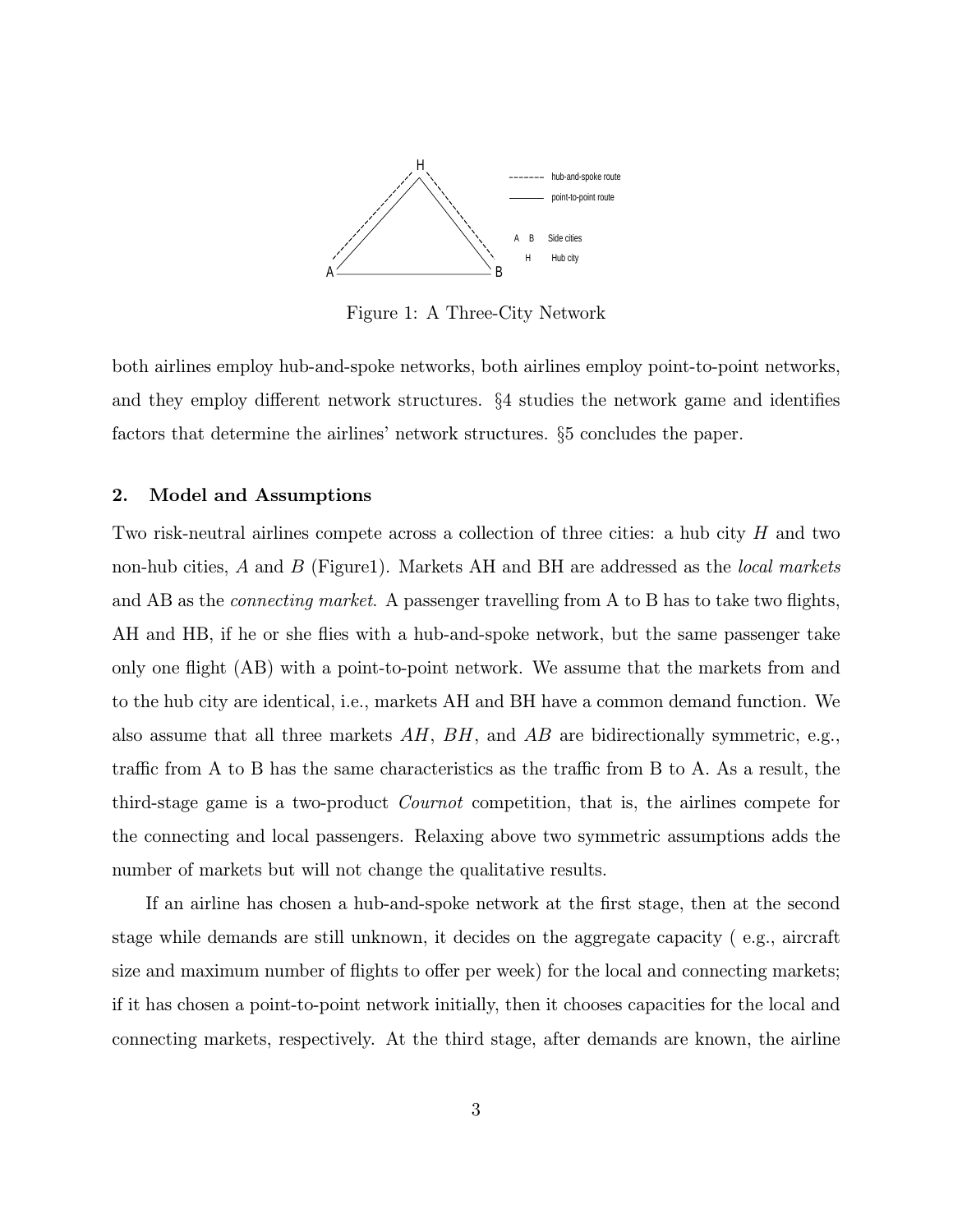allocates seats between the local and connecting markets if it has chosen a hub-and-spoke network. If it has chosen a point-to-point network, it simply determines upon the number of seats and flights to offer in each market subject to the capacities. Each stage in the model is a simultaneous-move non-cooperative game with complete information.

Let  $c_h$  and  $c_p$  be the unit capacity costs, respectively, of a hub-and-spoke network and of a point-to-point network,  $q_{yi}$  be the number of seats that airline i offers in market y, and  $p_y$ be the ticket price for market y. We note that some of the results might change if an economy of scale is considered for the capacity cost. Demands for the origin-destination pairs (AH, BH, AB) are independent random variables. We assumed a linear inverse demand function  $p_y = M_y - (q_{y1} + q_{y2})$   $(y = l, c; l$  represents the *local markets* and c the *connecting market*). Random variable  $M_y$  is nonnegative and has a mean  $\mu_y$  and a variance  $\sigma_y^2$  with distribution function  $F_y(\cdot)$ . The qualitative results would remain valid if a more general demand function were used.

We assume that a connecting passenger cannot be accommodated through the hub if he or she chooses to fly through a point-to-point network. Hence, a hub-and-spoke network provides an airline the flexibility of allocating capacities between the local and connecting markets after demands are known, but a point-to-point network does not. In addition, we assume that connecting passengers are prevented from arbitrages, i.e., they have to buy a single ticket AB instead of two separate tickets AH and HB. The airlines can enforce such a policy simply by checking passengers' destination cities on their boarding passes. Furthermore, for expository simplicity we examine only the cases in which the realization of markets satisfies  $M_c \leq M_l$ , a sufficient condition for  $p_c \leq 2p_l$  thus eliminating arbitrage opportunities. This simplicity is justified since hub cities usually attract heavier traffic than non-hub cities. We assume  $c_h \leq \mu_y$  and  $c_p \leq \mu_y$  so that the airlines make profits. The variable costs are assumed to be zero because airlines' operating costs are mostly associated with offering a seat rather than serving a passenger (Barla (1999)).

Network adjustment is infrequent in the airline industry especially when one of the endpoint airports is congested and gates and landing slots are hard to obtain. Capacity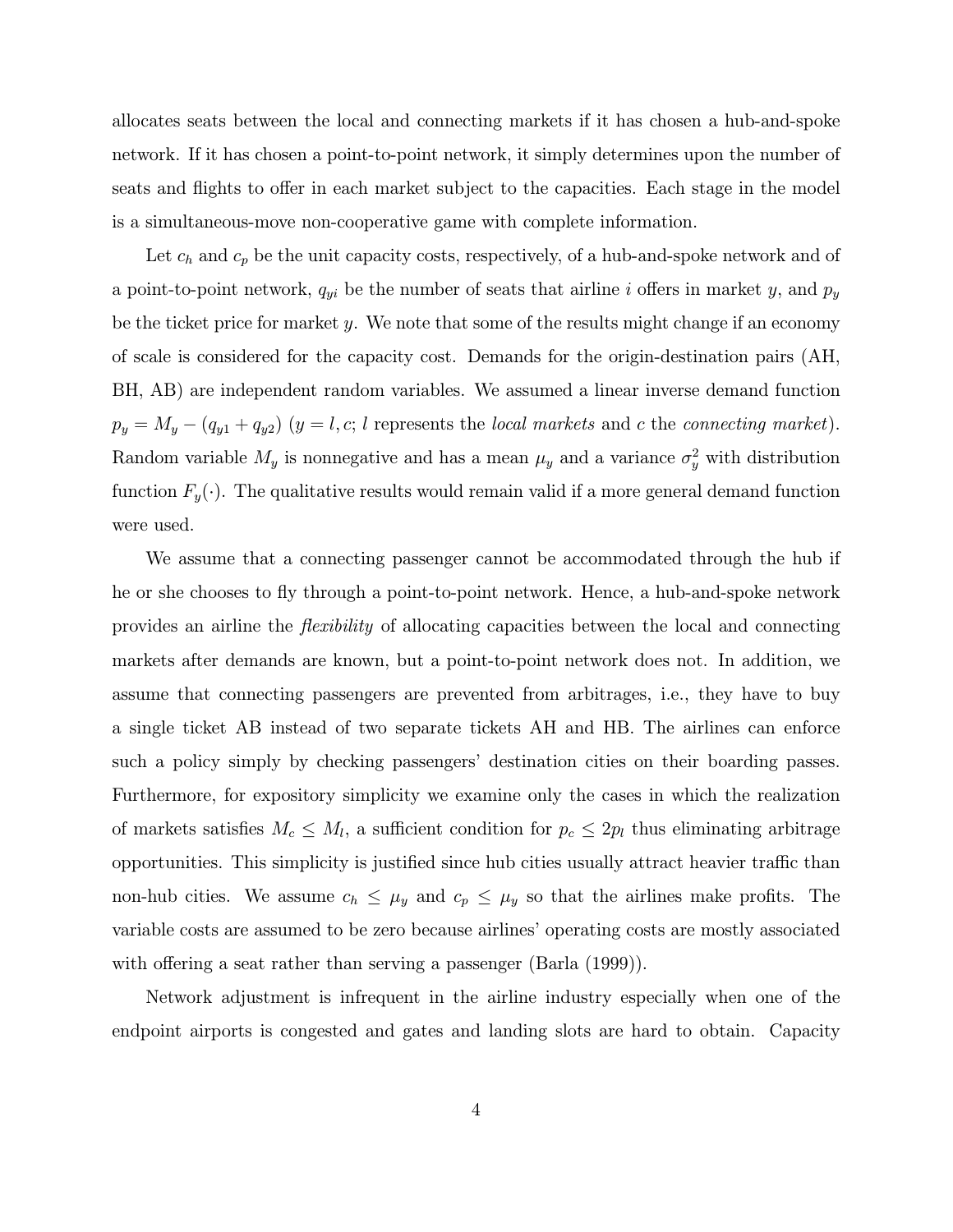|             |   | Airline Two    |                |  |
|-------------|---|----------------|----------------|--|
|             |   | H              | P              |  |
| Airline One | H | $\Pi_1, \Pi_2$ | $\Pi_1, \Pi_2$ |  |
|             | P | $\Pi_1, \Pi_2$ | $\Pi_1, \Pi_2$ |  |

Figure 2: Three-Stage Duopoly Game

investment is also a long-term decision. However, quantity, number of seats to offer, is more flexible (e.g., airlines can adjust number of flights to offer depending on market realization).

Let airline one be the row-player and airline two be the column player,  $H$  denote a huband-spoke network and P a point-to-point network, and  $\Pi_i$  represent airline i's net profit. Three cases are possible: both airlines use hub-and-spoke networks, both airlines use pointto-point networks, and they use different networks. Figure 2 represents the game by a  $2 \times 2$ matrix.

Let  $\pi_i$  represent airline is profit in the *Cournot* competition. We assume that the capacities are finite. Let  $K_i$  denote the capacity on either leg when airline i uses a huband-spoke network, and  $K_{yi}$  be airline i's capacity in market y when it uses a point-to-point network.

| point-to-point                                                                                                                                                       | hub-and-spoke                                                                                                                                                     |
|----------------------------------------------------------------------------------------------------------------------------------------------------------------------|-------------------------------------------------------------------------------------------------------------------------------------------------------------------|
| $\max_{k_1, k_2} \Pi_1 = E \pi_1 - c_p (2K_{l1} + K_{c1})$<br>$\max_{q_{i1}, q_{c1}} \pi_1 = 2p_l q_{l1} + p_c q_{c1}$<br>st. $0 \leq q_{v1} \leq K_{v1}$ $(y=l, c)$ | $\max_{k_1,k_2} \Pi_1 = E\pi_1 - 2c_hK_1$<br>$\max_{q_{i1}q_{c1}} \pi_1 = 2p_iq_{i1} + p_cq_{c1}$<br>st. $q_{1} + q_{2} \leq K_1$<br>$0 \leq q_{n}, 0 \leq q_{n}$ |

Figure 3: Capacity and Quantity Optimization

Working backward, we first obtain equilibrium quantities in the *Cournot* game, then the capacity competition, and finally the network structure game.

At the third stage, given their rival's network structures and capacities, the airlines en-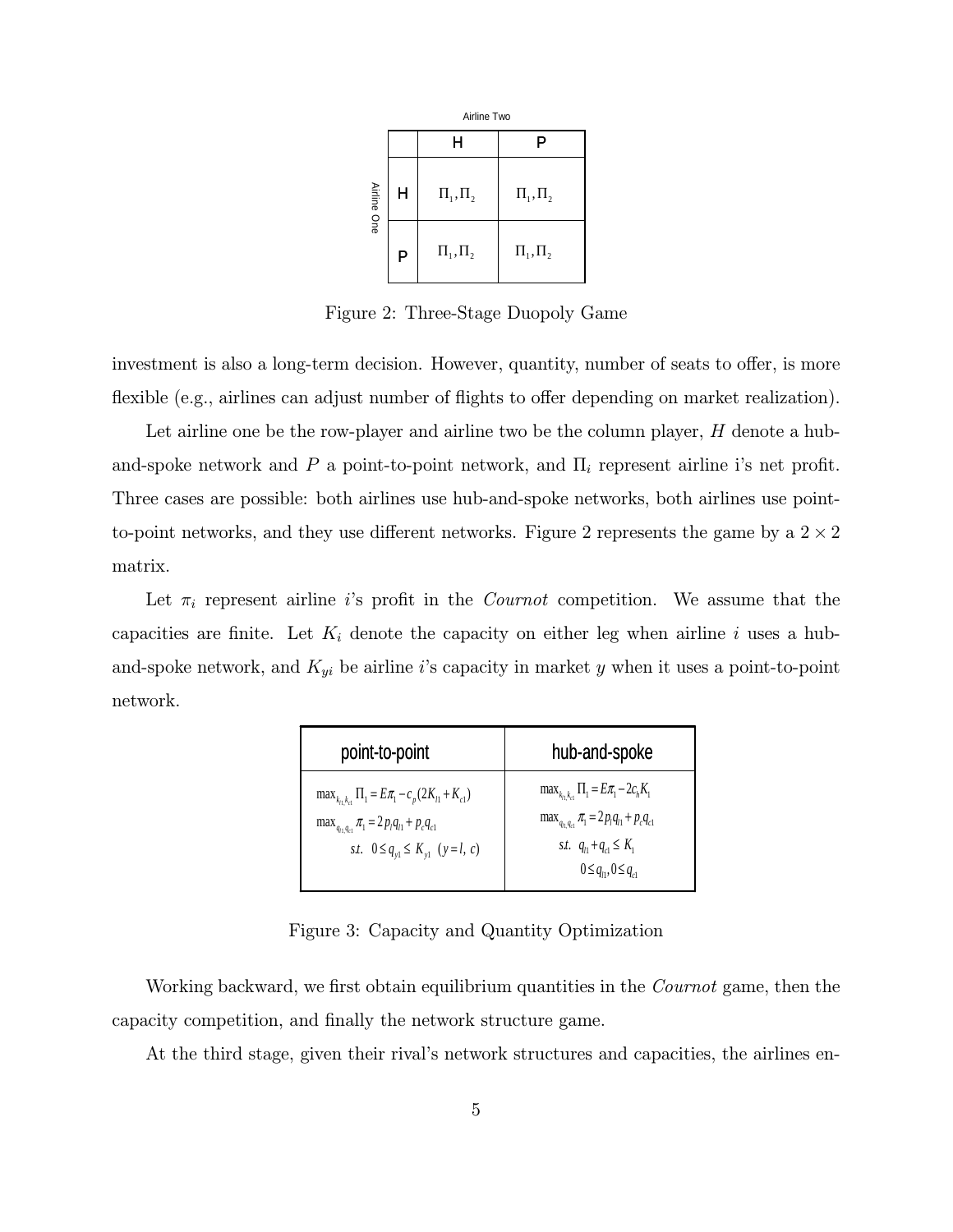gage in the quantity game after demand realization. Specifically, the airlines choose numbers of seats  $q_{li}$  and  $q_{ci}$  to maximize their expected payoffs  $(\pi_1, \pi_2)$  given capacity constraints imposed by the second stage decision and their network structures. For example, when airline one uses a hub-and-spoke network and airline two uses a point-to-point network, airline one's problem is

$$
max_{q_{l1}, q_{c1}} \pi_1 = 2p_l q_{l1} + p_c q_{c1}
$$
  
=  $2[M_l - (q_{l1} + q_{l2})]q_{l1} + [M_c - (q_{c1} + q_{c2})]q_{c1}$   
s.t.  $q_{l1} + q_{c1} \le K_1$   
 $0 \le q_{l1} \quad 0 \le q_{c1}$  (1)

Similarly, airline two's problem is

$$
max_{q_{l2}, q_{c2}} \pi_2 = 2p_l q_{l2} + p_c q_{c2}
$$
  
=  $2[M_l - (q_{l1} + q_{l2})]q_{l2} + [M_c - (q_{c1} + q_{c2})]q_{c2}$   
s.t.  $0 \le q_{l2} \le K_{l2} \quad 0 \le q_{c2} \le K_{c2}$  (2)

At the second stage, in the capacity game the airlines determine their capacities with payoffs  $(\Pi_1, \Pi_2)$ , given their network structures. Continuing the example above, airline one's problem is  $max_{K_1} \Pi_1 = E \pi_1 - 2c_h K_1$  (3)

and airline two's problem is

$$
max_{K_{l2}, K_{c2}} \Pi_2 = E \pi_2 - c_p (2K_{l2} + K_{c2})
$$
\n(4)

Figure 3 summarizes airline one's capacity and quantity optimization problems given its network structure. Finally, at the first stage, given its rival's network structure, airline i selects its network structure depending on the expected payoff  $\Pi_i$ .

### 3. Quantity and Capacity Games

We now characterize a subgame perfect equilibrium point in the quantity and capacity games. In this section we assume that the airlines do not necessarily deplete their capacities, so the quantity and capacity games are different. Because the calculations are tedious and lengthy,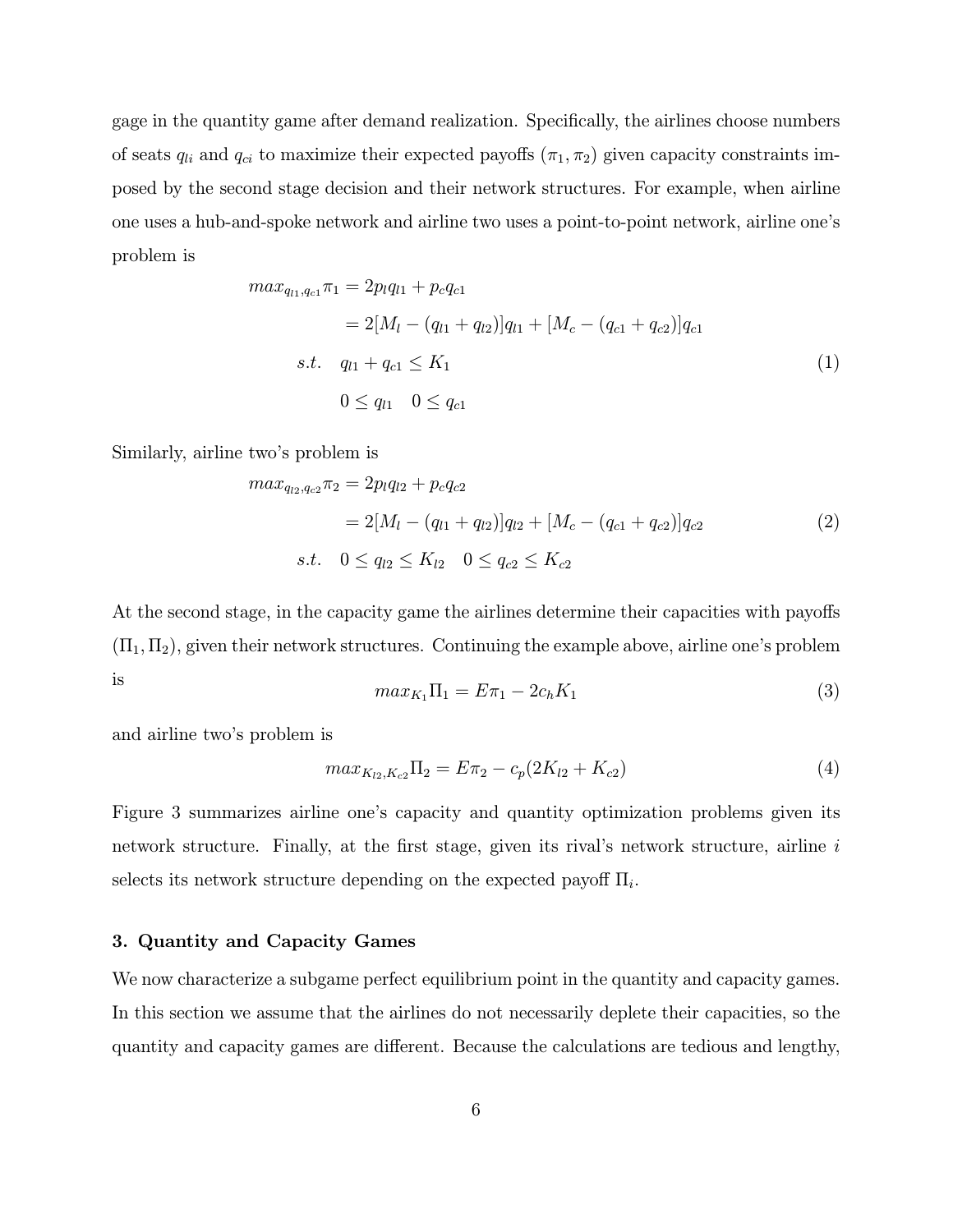we attach the details in Appendices A, B and C and outline the solutions and illustrate the calculation through the case in which both airlines adopt hub-and-spoke networks.

### 3.1 Hub-and-Spoke Networks

Label the airlines so that  $K_1 \leq K_2$ . For the quantity competition, the airlines' problems are defined as (1), a concave nonlinear maximization problem to which the Karush-Kuhn-Tucker (KKT) conditions apply. For example, airline one's KKT conditions are

$$
2(M_{l} - 2q_{l1} - q_{l2}) - u_{1} + v_{l1} = 0
$$
  
\n
$$
v_{l1}q_{l1} = 0
$$
  
\n
$$
M_{c} - 2q_{c1} - q_{c2} - u_{1} + v_{c1} = 0
$$
  
\n
$$
v_{c1}q_{c1} = 0
$$
  
\n
$$
u_{1}(q_{c1} + q_{l1} - K_{1}) = 0
$$
  
\n
$$
q_{c1} + q_{l1} \leq K_{1}
$$
  
\n
$$
u_{1}, v_{l1}, v_{c1} \geq 0
$$
  
\n
$$
q_{c1}, q_{l1} \geq 0
$$

In (5),  $v_{l1}$  and  $v_{c1}$  are slack variables, and  $u_1$  is a Lagrange multiplier. The realization of demands defines binding conditions of the capacities and the values of the Lagrange multiplier and slack variables. There are six combinations of the variables that define the regions in Figure 4. The equilibrium quantities can be derived by solving (5) and its analogues for airline two for each region.

In area 1, neither airline is capacity-constrained; in area 2, only airline one is capacityconstrained; in area 3, both airlines are capacity-constrained; in area 4, only airline one is capacity-constrained, and it serves only the local markets; in area 5, both airlines are capacity-constrained, and airline one serves only the local markets; in area 6, both airlines are capacity-constrained and serve only the local markets; the connecting market is not served. Areas 4, 5, or 6 occur when the local markets are significantly larger than the connecting market.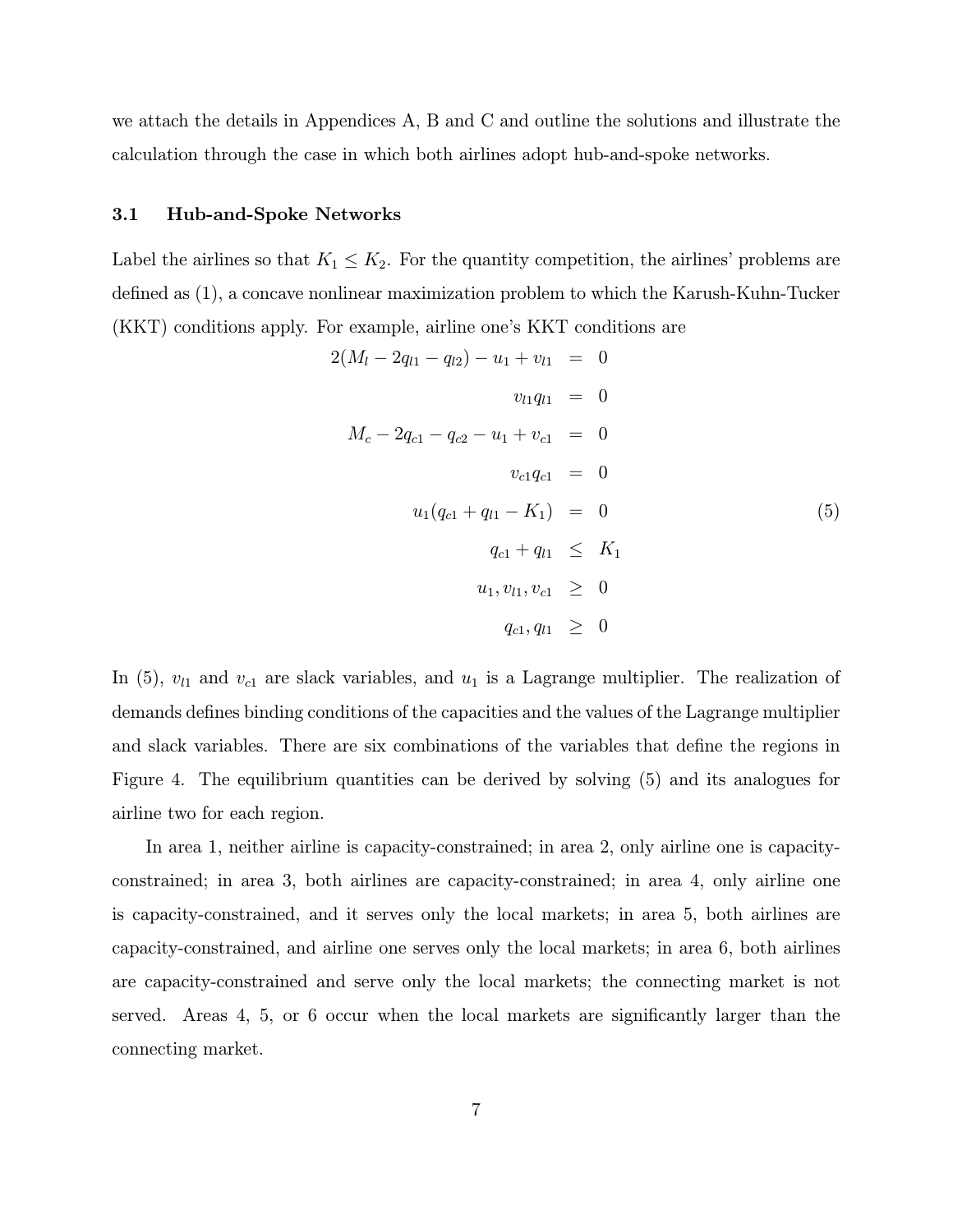

Figure 4: Hub-and-Spoke Networks

We now illustrate the procedure to calculate equilibrium quantities for some areas and relegate the details to Appendix A. In area 3, since both airlines are capacity-constrained,  $u_i > 0$  and  $v_{yi} = 0$   $(i = 1, 2; y = c, l)$ . Solving (5) and its analogues for airline two yields

$$
q_{li} = (2M_l - M_c + 3K_i)/9 \quad q_{ci} = (M_c - 2M_l + 6K_i)/9
$$
  

$$
u_i = 2(M_c + M_l - 2K_i - K_j)/3 > 0 \quad (i \neq j; i, j = 1, 2)
$$

Similarly, in area 4, airline two is not capacity-constrained, so  $u_2 = v_{c2} = v_{l2} = 0$ ; airline one serves only the local markets.

$$
v_{c1} = M_l - M_c/2 - 3K_1 > 0 \quad q_{c1} = 0 \quad q_{c2} = M_c/2 \quad q_{l1} = K_1 \quad q_{l2} = (M_l - K_1)/2
$$

The other areas can be analyzed similarly, and the details are in Appendix A. In summary, the areas can be defined as follows:

$$
\Delta_1 = \{(x_l, x_c) : x_l + x_c \le 3K_1\}
$$
  
\n
$$
\Delta_2 = \{(x_l, x_c) : x_l + x_c \ge 3K_1, x_l + x_c \le K_1 + 2K_2, 2x_l - x_c \le 6K_1\}
$$
  
\n
$$
\Delta_3 = \{(x_l, x_c) : x_l + x_c \ge K_1 + 2K_2, 2x_l - x_c \le 6K_1\}
$$
  
\n
$$
\Delta_4 = \{(x_l, x_c) : 2x_l - x_c \ge 6K_1, x_l + x_c \ge K_1 + 2K_2\}
$$
  
\n
$$
\Delta_5 = \{(x_l, x_c) : 2x_l - x_c \ge 6K_1, 2x_l - x_c \le 2K_1 + 4K_2, x_l + x_c \ge K_1 + 2K_2\}
$$
  
\n
$$
\Delta_6 = \{(x_l, x_c) : 2x_l - x_c \ge 2K_1 + 4K_2\}
$$

Notice that  $(x_l, x_c)$  are restricted to the Northeastern quadrant. When the airlines have identical capacities, areas 2, 4, and 5 disappear as shown in Figure 4(b). Note that  $E\pi_i$  in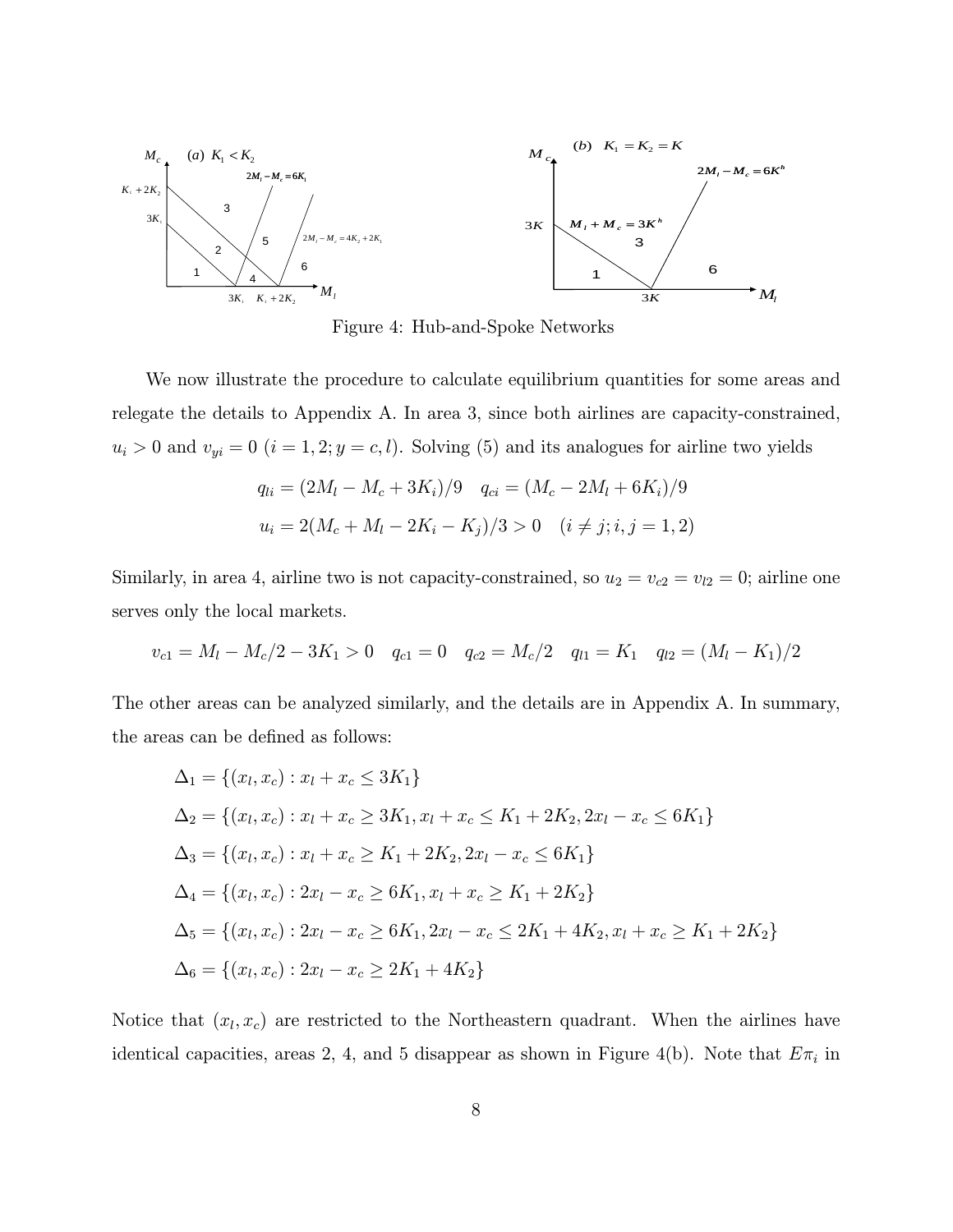(3) or (4) is the sum of the product of the profit in each area and the probability of that area.

Having solved the quantity game, we now characterize an equilibrium point of the capacity game. The proof of the next result is in Appendix A.

Proposition 1. When both airlines employ hub-and-spoke networks, the capacity game has a pure strategy equilibrium point. Furthermore, if  $K_1 = K_2 = K$ , the equilibrium point is unique, and K satisfies

$$
\frac{1}{3} \iint_{\Delta_3} (x_l + x_c - 3K) dF_l dF_c + 2 \iint_{\Delta_6} (x_l - 3K) dF_l dF_c = c_h \tag{6}
$$

#### 3.3 Point-to-Point Networks

This section studies the quantity and capacity games when both airlines use point-to-point networks. We assume that one airline has larger capacities than the other in all routes. There are other cases (e.g., one airline has larger capacity in one market but smaller capacity in the other market than the other airline). However, as we focus on the symmetric case in the succeeding sections, this assumption is only for expository convenience. Label the airlines so  $K_{y2} \ge K_{y1}$   $(y = l, c)$ . Figure 5(a) shows nine areas that are defined by the binding conditions of the capacities.

The quantity game can be solved for each area as illustrated in §3.2. The details are in Appendix B. In area 1, neither airline is capacity-constrained; in area 2, airline one is capacity-constrained in the connecting market; in area 3, airline one is capacity-constrained in all markets; in area 4, airline one is capacity-constrained in the local markets; in area 5, both airlines are capacity-constrained in the local markets; in area 6, airline one is capacityconstrained in all markets, and airline two is capacity-constrained in the local markets; in area 7, both airlines are capacity-constrained in the connecting market; in area 8, airline one is capacity-constrained in all markets, and airline two is capacity-constrained in the connecting market; in area 9, both airlines are capacity-constrained in all markets. For the same reason as in the proof of Proposition 1, the capacity game has a pure strategy equilibrium point. The proof of the following result is relegated to Appendix B.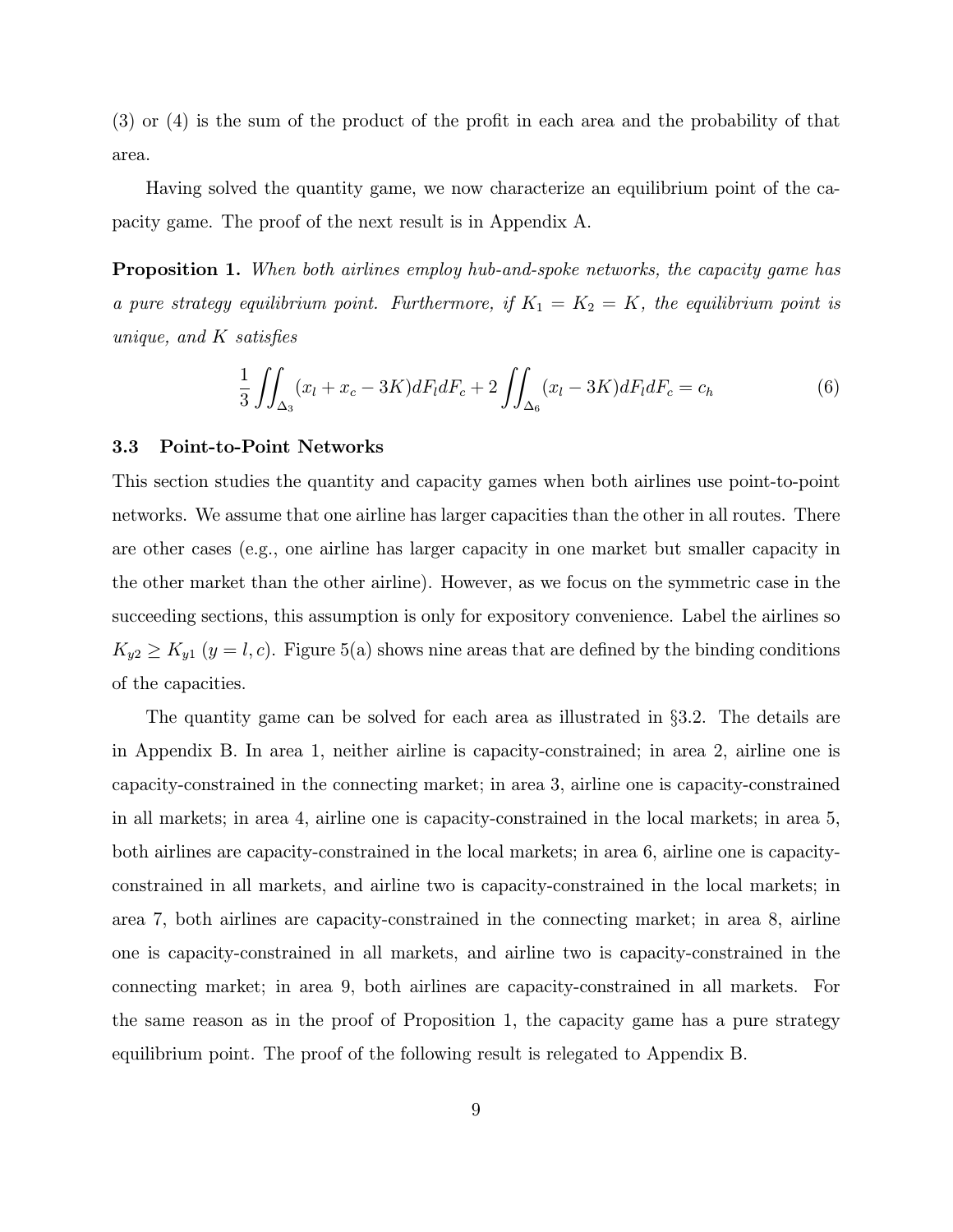

Figure 5: Point-to-Point Networks

**Proposition 2.** When both airlines adopt point-to-point networks, the capacity game has a pure strategy equilibrium point. If  $K_{y1} = K_{y2} = K_y$  (y = l, c), the equilibrium point is unique and  $K_c$  and  $K_l$  satisfy

$$
\iint_{\Delta_{7,9}} (x_c - 3K_c) dF_l dF_c = c_p \tag{7}
$$

$$
\iint_{\Delta_{5,9}} (x_l - 3K_l) dF_l dF_c = c_p \tag{8}
$$

### 3.4 Different Network Structures

Let airline one employ a hub-and-spoke network and airline two a point-to-point network. Figure 6(a) represents the case in which  $K_1 > K_{y2}(y = l, c)$ . Note that there are other cases (e.g.,  $K_{12} > K_1 > K_{c2}$ ), so the capacity game might have multiple equilibria. Figure 6(a) shows nine areas that are defined by the binding conditions of the capacities. The quantity game for each area can be solved explicitly. The details are in Appendix C. In area 1, neither airline is capacity-constrained; in area 2, airline two is capacity-constrained in the local markets; in area 3, airline two is capacity-constrained in the connecting market; in area 4, airline one is capacity-constrained; in area 5, airline one is capacity-constrained, and airline two is capacity-constrained in the local markets; in area 6, airline one is capacityconstrained, and airline two is capacity-constrained in the connecting market; in area 7, airline one is capacity-constrained and serves only the local markets where airline two is capacity-constrained; in area 8, airline one is capacity-constrained and serves only the local markets and airline two is capacity-constrained in all markets; in area 9, both airlines are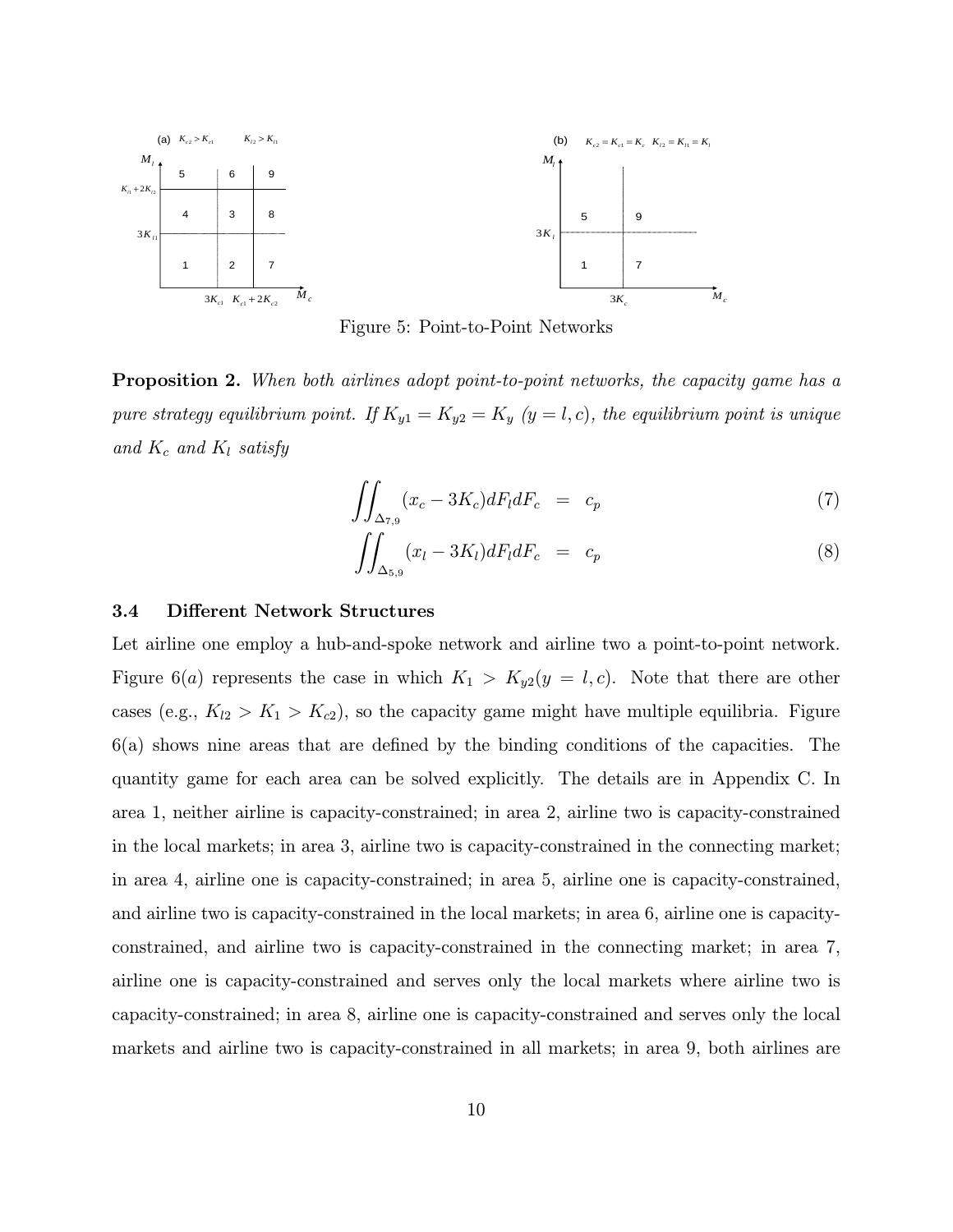

Figure 6: Different Network Structures

capacity-constrained in all markets.

A proof (attached in Appendix C) that is similar to those of Propositions 1 and 2 establishes the following result.

Proposition 3. When the airlines use different network structures, the capacity game has a pure strategy equilibrium point which satisfies

$$
c_{h} = \frac{1}{3} \iint_{\Delta_{4}} (x_{l} + x_{c} - 3K_{1}) dF_{l} dF_{c} + \frac{2}{11} \iint_{\Delta_{5}} (2x_{c} + 3x_{l} - 6K_{1} - 3K_{l2}) dF_{l} dF_{c} \qquad (9)
$$
  
+ 
$$
\frac{1}{5} \iint_{\Delta_{6}} (3x_{c} + 2x_{l} - 6K_{1} - 3K_{l2}) dF_{l} dF_{c} + 2 \iint_{\Delta_{7,8}} (x_{l} - 2K_{1} - K_{l2}) dF_{l} dF_{C}
$$
  
+ 
$$
\frac{2}{3} \iint_{\Delta_{9}} (x_{c} + x_{l} - 2K_{1} - K_{c2} - K_{l2}) dF_{l} dF_{c}
$$
  

$$
c_{p} = \iint_{\Delta_{2}} (x_{l} - 3K_{l2}) F_{l} dF_{c} + \frac{2}{11} \iint_{\Delta_{5}} (x_{c} + 7x_{l} - 3K_{1} - 18K_{l2}) dF dG \qquad (10)
$$
  
+ 
$$
2 \iint_{\Delta_{7,8}} ((x_{l} - 2K_{l2} - K_{1}^{2} dF_{l} dF_{c} + \frac{1}{3} \iint_{\Delta_{9}} (4x_{l} + x_{c} - 2K_{1} - K_{c2} - 10K_{l2}) dF_{l} dF_{c}
$$
  

$$
c_{p} = \frac{1}{5} \iint_{\Delta_{6}} (4x_{c} + x_{l} - 3K_{1} - 9K_{c2}) dF_{l} dF_{c} + \iint_{\Delta_{8}} (x_{c} - 2K_{c2}) dF_{l} dF_{c}
$$
  
+ 
$$
\frac{1}{6} \iint_{\Delta_{9}} (5x_{c} + 2x_{l} - 4K_{1} - 11K_{c2} - 2K_{l2}) dF_{l} dF_{c}
$$
  
(11)

The equations in Propositions 1-3 provide little information about the subgame perfect equilibrium points. In order to investigate the network structure game further, we make two important assumptions in §4.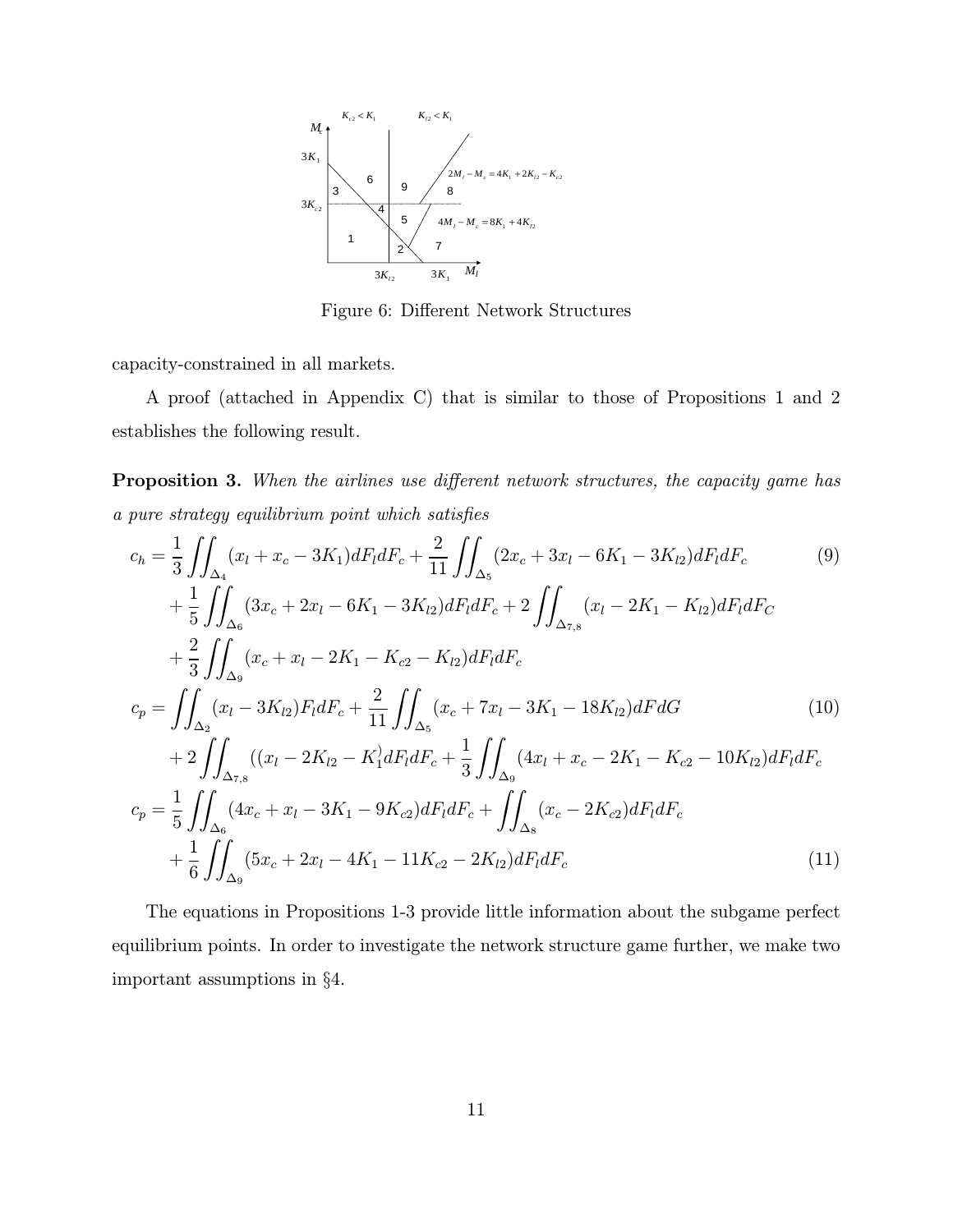### 4. Network Structure Game

Having analyzed the quantity and the capacity games, we address the two questions raised in the introduction: what factors affect airlines' network choices? What are the airlines' network structures at equilibrium? §4.1 states two additional assumptions. Following the logic of §3, §4.2 derives equilibrium capacities, prices, and profits for the three cases: both airlines use hub-and-spoke networks, both use point-to-point networks, and they use different network structures. §4.3 compares the cases. §4.4 investigates a monopolist's network choice and a duopoly network game when the two network structures have the same unit capacity costs. Then §4.5 addresses the same questions when the unit capacity costs are different.

Henceforth, we assume that the airlines are identical, so the airline identity  $i$  is suppressed.

### 4.1 Assumptions

As shown in §3, the quantity and capacity games have a subgame perfect equilibrium point. However, the equilibrium capacities lack closed-forms. In order to analyze the network game, we have to compare the profits. So we make the following assumptions.

Assumption 1. Both the local and connecting markets are always served by the airlines.

This assumption excludes the cases in which the local markets are so much larger than the connecting market that serving the connecting market is uneconomical. Specifically, when both airlines use hub-and-spoke networks, areas 4, 5, and 6 disappear in Figure  $4(a)$ , and areas 7 and 8 disappear in Figure 6.

**Assumption 2.** If the airlines use a hub-and-spoke networks,  $q_{li} + q_{ci} = K_i$ ; if they use point-to-point networks,  $q_{yi} = K_{yi}$   $(y = l, c; i = 1, 2)$ .

Reflecting characteristics of the U.S. airline industry, this assumption forces the airlines to deplete their capacities regardless of market realization. Because most expenses for a flight occur at departure and landing, and the marginal cost of an passenger is minuscule (Barla (1999)), it is beneficial for airlines to sell up to the maximum number of seats available per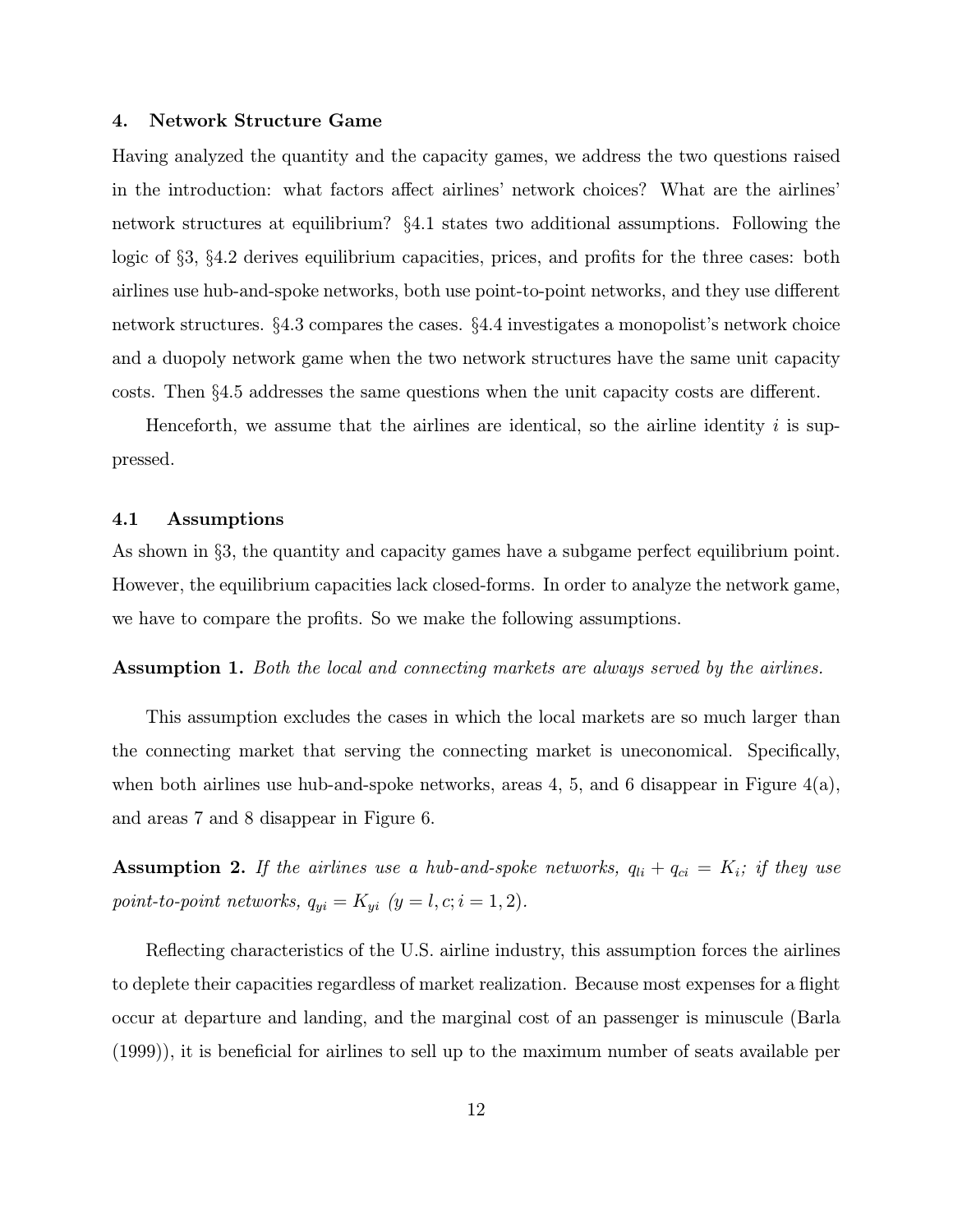flight even at a sub-optimal price. For example, because demands decreased dramatically after September 11, U.S. airlines had to cut prices to fill more seats in the flights.

Assumptions 1 and 2 eliminate the complexity caused by different demand realization and binding conditions of the capacities. Furthermore, the quantity and capacity games are equivalent.

### 4.2 Equilibrium Capacities and Prices

Let superscripts h, p, and m represent, respectively: both airlines use hub-and-spoke networks, both airlines use point-to-point networks, and one airline uses a hub-and-spoke network and the other a point-to-point network. The proof of the following result is relegated to Appendix A.

Proposition 4. When both airlines employ hub-and-spoke networks, the capacity game has a subgame perfect equilibrium point at which

- (a) the optimal capacity is  $K^h = (\mu_l + \mu_c)/3 c_h/2$ ,
- (b) the expected prices are  $p_c^h = (\mu_c + 2c_h)/3$  and  $p_l^h = (\mu_l + c_h)/3$ ;
- (c) the expected profit is

$$
\Pi^{h} = (4\sigma_l^2 + \sigma_c^2)/27 + (2\mu_l^2 + \mu_c^2)/9 - 5c_h(\mu_l + \mu_c)/9 + 2c_h^2/3
$$
\n(12)

It can be verified that  $K^h \ge 0$  and  $\Pi^h \ge 0$  because  $c_h \le \mu_l$  and  $c_h \le \mu_c$  by assumption.

For the remainder of the paper, we use "increase" and "decrease" for "nondecreasing" and "nonincreasing", respectively. From Proposition 4, it can be derived that the optimal capacity increases as mean demands increase or the unit capacity cost decreases and that the expected prices increase as the respective mean demand or the unit capacity cost increases. Moreover, (12) indicates that the airlines' expected profits increase if demand variances increase, but they are not monotone in  $c_h$ ,  $\mu_l$ , or  $\mu_c$ .

We now study the case in which both airlines adopt point-to-point networks. The proof of the following results is in Appendix B.

Proposition 5. When both airlines employ point-to-point networks, the capacity game has a subgame perfect equilibrium point at which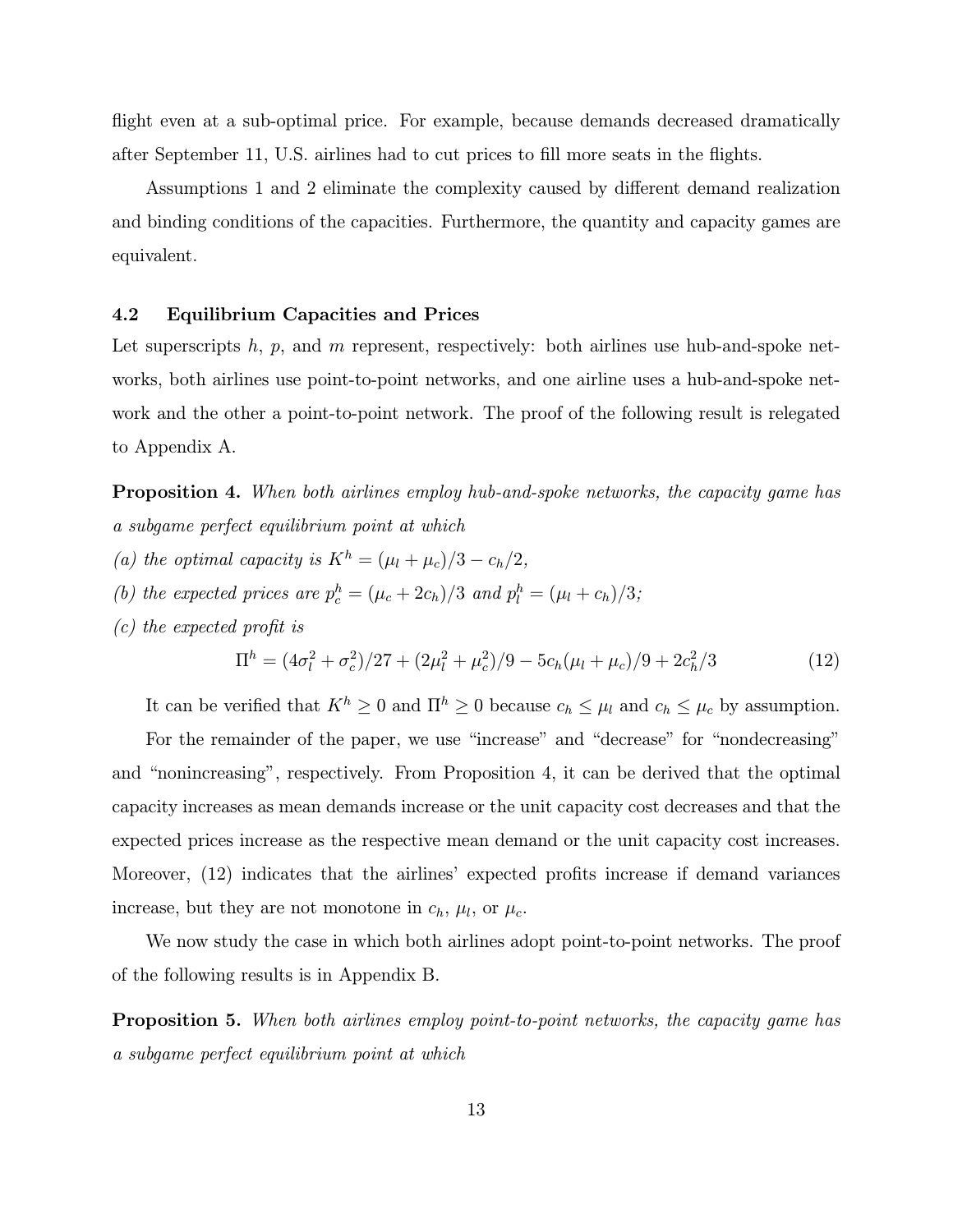- (a) the equilibrium capacities are  $K_y^p = (\mu_y c_p)/3$   $(y = l, c)$ ;
- (b) the expected prices are  $p_y^p = (\mu_y + 2c_p)/3;$
- (c) the expected profit is

$$
\Pi^{p} = (2\mu_{l}^{2} + \mu_{c}^{2})/9 - 2c_{p}(2\mu_{l} + \mu_{c})/9 + c_{p}^{2}/3
$$
\n(13)

It can be verified similarly that  $K_y^p \geq 0$  and  $\Pi^p \geq 0$  since  $c_p \leq \mu_l$  and  $c_p \leq \mu_c$  by assumption. From Proposition 5, it can be verified that the monotonicity of capacities and prices with respective to  $\mu_y$  or  $c_h$  are the same as that from Proposition 4. However, demand variances no longer affect the expected profit. Furthermore, the expected profit increases as either demand mean increases, or as the unit capacity cost decreases, whereas this monotonicity does not exist when both airlines use hub-and-spoke networks.

Finally, we study the case in which the airlines employ different network structures. Let subscripts h and p represent the airline's network structures, and superscript m represent the case. The results are summarized as follows, and its proof is attached in Appendix C.

**Proposition 6.** When the airlines employ different network structures, the capacity game has a subgame perfect equilibrium point at which

- (a) the optimal capacities are  $K_h^m = (2\mu_c + 2\mu_l + 3c_p 6c_h)/6$  and  $K_c^m = (\mu_c + c_h 2c_p)/3$ and  $K_l^m = (2\mu_l + c_h - 2c_p)/6;$
- (b) the expected prices are  $p_l^m = (2\mu_l + c_p + c_h)/6$  and  $p_c^m = [(\mu_c + c_h + c_p)/3;$
- (c) the expected profits are

$$
\Pi_h^m = (4\sigma_l^2 + \sigma_c^2)/18 + [(2\mu_l^2 + \mu_c^2) - (\mu_l + \mu_c)(7c_h - 2c_p)]/9
$$
\n
$$
+ (10c_h^2 + c_p^2 - 7c_p c_h)/6
$$
\n
$$
\Pi_p^m = (2\mu_l^2 + \mu_c^2)/9 + \mu_l(2c_h - 7c_p)/9 + 2\mu_c(c_h - 2c_p)/9 - 5c_h c_p/6 + c_h^2/6 + c_p^2
$$
\n(15)

From Proposition 6(a), it is straightforward to derive that the hubbing airline's capacity increases as either mean market increases, and the equilibrium capacities for the local and connecting markets of the airline with a point-to-point network increase as the corresponding mean market increases. Furthermore, if hubbing becomes more expensive, the airline with a point-to-point network should raise its capacities, while the other airline should reduce its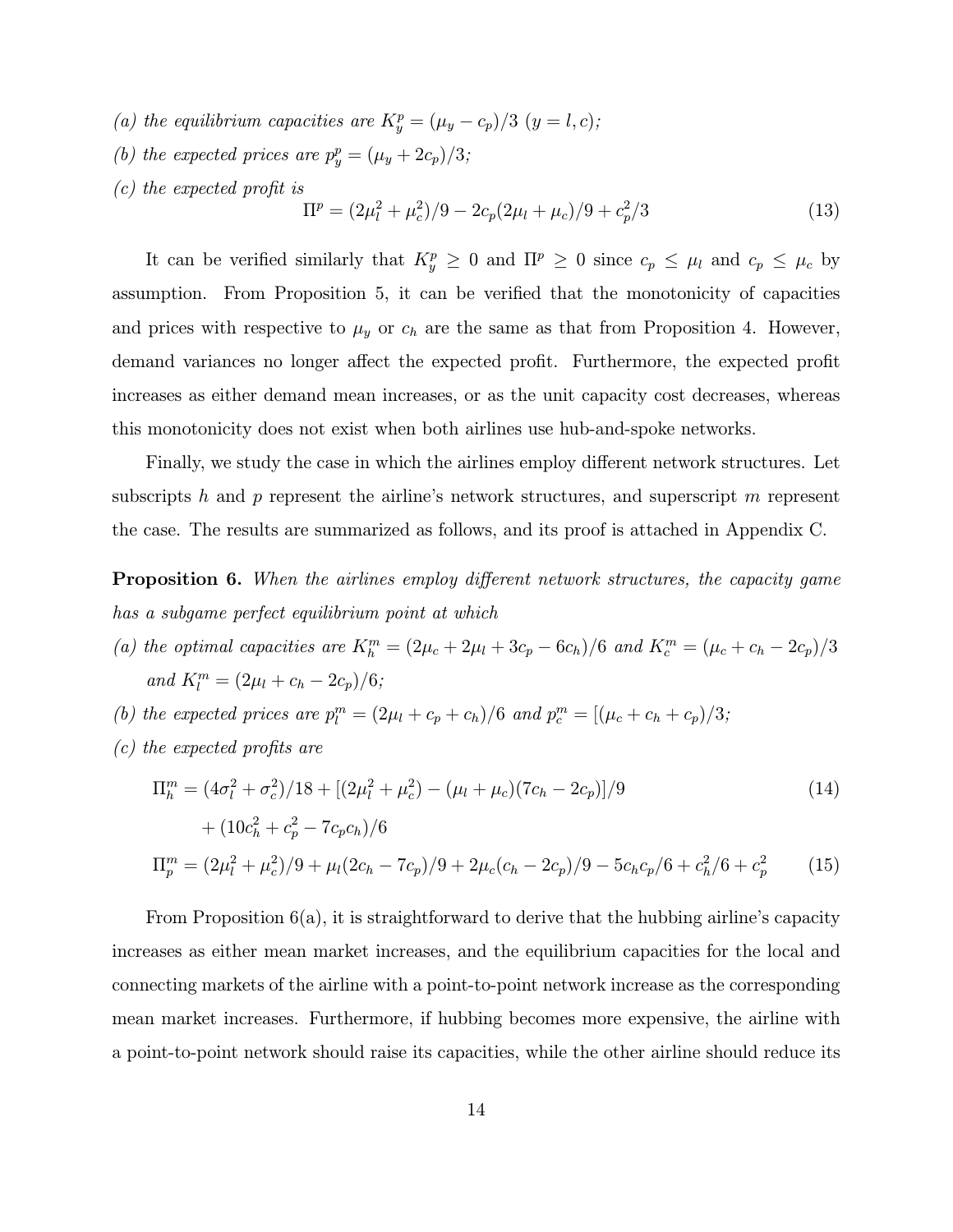capacity and vice versa. The expected prices increase as the corresponding mean demands increase, or as either unit capacity cost increases. Demand variances positively affect the hubbing airline's profit but has no impacts on the other airline's profit. More interestingly, comparing (14) and (12), one observe that demand variances have larger impacts on the hubbing airline's expected profit in this scenario than when both airlines adopt hub-andspoke networks because the flexibility value is shared by the airlines in the latter case.

Notice the wording in Propositions 4 to 6, "equilibrium capacity" and " expected prices". Because capacities are determined before demands are known, so they are deterministic. However, prices are determined after uncertainty is resolved, so actual prices depend on demand realization. Therefore, "expected" is used to restrict "price".

Table 1 summarizes each airline's equilibrium capacities in the local and connecting markets at a subgame equilibrium point. Since the airlines deplete their capacities, the capacity

|       |  | m                                                                                                            |
|-------|--|--------------------------------------------------------------------------------------------------------------|
| Local |  | $\frac{2}{3}(\mu_l-c_p)\left[\frac{1}{3}(2\mu_l-c_h)\right]\frac{2}{3}\mu_l-\frac{1}{6}(c_p+c_h)$            |
|       |  | Connecting $\frac{2}{3}(\mu_c - c_p)$ $\frac{2}{3}(\mu_c - c_h)$ $\frac{2}{3}\mu_c - \frac{1}{3}(c_p + c_h)$ |

Table 1: Equilibrium Capacities

decision and pricing decision are equivalent, and the orderings of prices and capacities are opposite. The following results are immediate from Table 2 or Propositions 4 to 6.

Corollary 1. If  $c_h > c_p$ , then  $p_c^h > p_c^m > p_c^p$ . If  $c_h > 3c_p$ , then  $p_l^h > p_l^m > p_l^p$ . If  $2c_p > c_h > c_p$ , then  $p_l^p > p_l^h > p_l^m$ . If  $3c_p > c_h > 2c_p$ , then  $p_l^m > p_l^p > p_l^h$ .

Corollary 1 claims that if a hub-and-spoke network is more expensive than a point-topoint network, scenario h provides the lowest capacity thus the highest price in the connecting market. However, if the unit capacity cost is the same regardless of the network structures, then all three cases offer the same price and capacity for the connecting market. In reality, low-cost carriers' cost per mile seat could be 40% lower than that of a major hub-and-spoke airline (Borenstein (1992)), so  $2c_p > c_h > c_p$  probably best reflects the reality. Hence, from Corollary 1 local passengers benefit most from the airlines' network differentiation.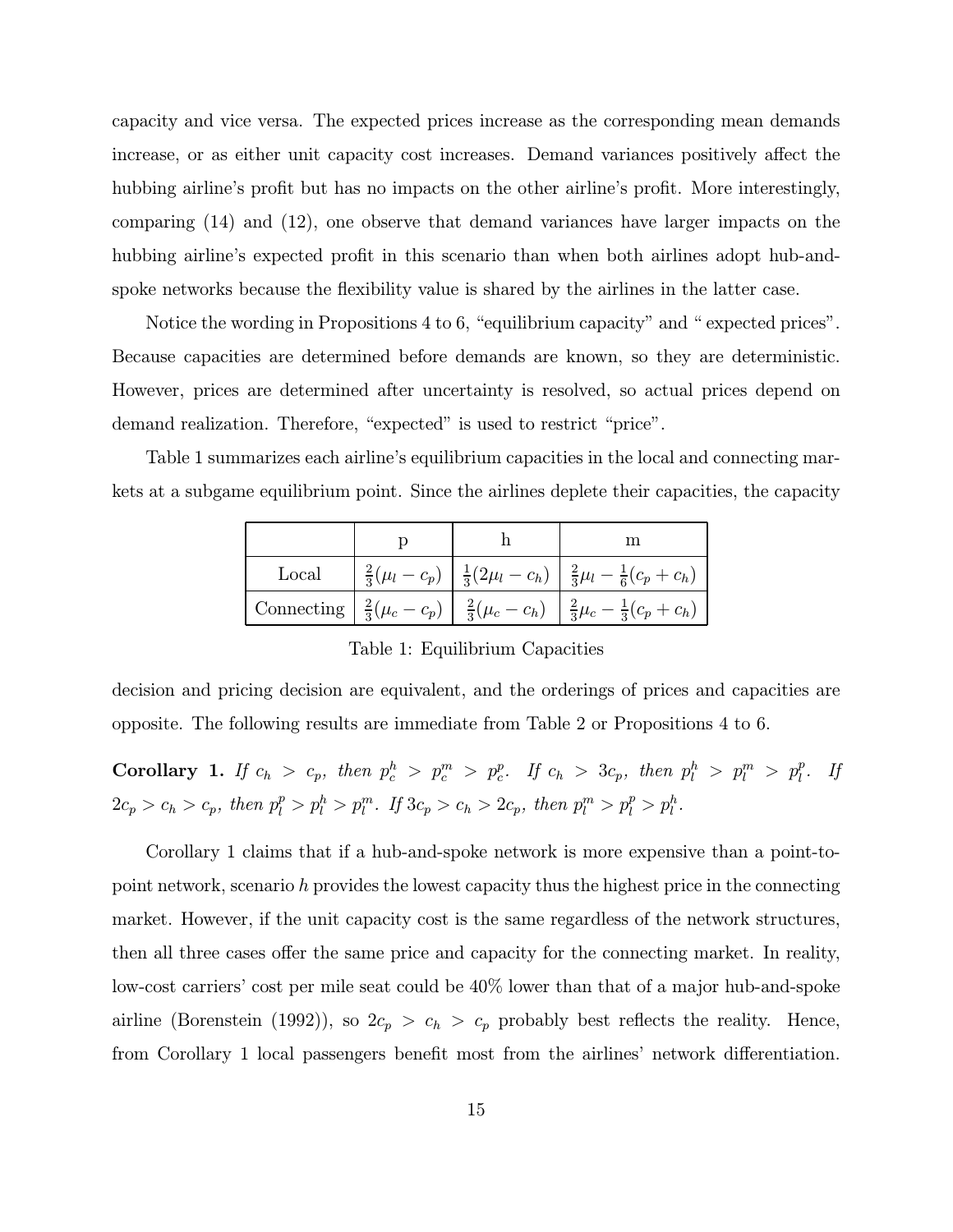Furthermore, if  $\mu_l = \mu_c$ , the total capacities of the local markets is larger than that of the connecting market as long as at least one airline uses a hub-and-spoke network. Consequently, local flights are cheaper than connecting flights.

### 4.3 Network Choice with Uniform Capacity Cost

This subsection studies the airlines' equilibrium network structures when  $c_p = c_h = c$ . This assumption is relaxed in §4.4.

### 4.3.1 Monopoly

As conjectured in §1, if fixed investment costs are ignored, a hub-and-spoke network might seem to dominate a point-to-point network for a monopolist because it possesses a flexibility value and economies of density. However, the following result shows that a monopolist might favor a point-to-point network over a hub-and-spoke network.

Let  $\Pi_p^M$  and  $\Pi_h^M$  be a monopolistic airline's expected profit when it uses a point-to-point network and a hub-and-spoke network, respectively. Let  $\Delta^M = \Pi_h^M - \Pi_p^M$ . It can be verified that optimal capacities are  $K_y = (\mu_y - c_p)/2$   $(y = l, c)$  if the monopolist uses a point-to-point network, and  $K^h = (\mu_c + \mu_l - 3c_h)/2$  if it uses a hub-and-spoke network. So

$$
\Pi_p^M = (2\mu_c^2 + \mu_l^2 - 4\mu_l c_p - 2\mu_c c_p + 3c_p^2)/4
$$
\n
$$
\Pi_h^M = [(\sigma_c^2 + 2\sigma_l^2) + (\mu_c - 2c_h)^2 + 2(\mu_l - c_h)^2]/4
$$
\n
$$
\Delta^M = (\sigma_c^2 + 2\sigma_l^2 - \mu_c^2 + \mu_l^2 + 6c_h^2 - 3c_p^2 - 4\mu_c c_h + 2\mu_c c_p - 4\mu_l c_h + 4\mu_l c_p)/4
$$
\n(16)

For expository simplicity, let  $\sigma_l = \sigma_c = \sigma$  and  $\mu_l = \mu_c = \mu$ , then  $\Delta^M = (3c^2 - 2\mu c + 3\sigma^2)/4$ . Let c and  $\bar{c}$  are the respective smaller and larger roots of c by setting  $\Delta^M$  to zero. Then  $\bar{c}=(\mu+\sqrt{\mu^2-9\sigma^2})/3$  and  $\underline{c}=(\mu-\sqrt{\mu^2-9\sigma^2})/3$ . So if  $\sigma/\mu\geq 3$ ,  $\Delta^M>0$ ; otherwise, if  $c \in (\underline{c}, \overline{c})$ , then  $\Delta^M < 0$ , and if  $c \in (0, \underline{c}) \cup (\overline{c}, \mu)$ , then  $\Delta^M > 0$ . The results are summarized as follows.

**Proposition 7.** (a) A monopolist uses a hub-and-spoke network if  $\sigma/\mu \geq 3$ . Otherwise, it uses a hub-and-spoke network if  $c \in (\bar{c}, \mu) \cup (0, \underline{c})$  and a point-to-point network if  $c \in (\underline{c}, \bar{c})$ ; (b) If  $\mu_c$  increases, or if  $c_p$ ,  $\sigma_c$ , or  $\sigma_l$  decreases,  $\Delta^M$  decreases.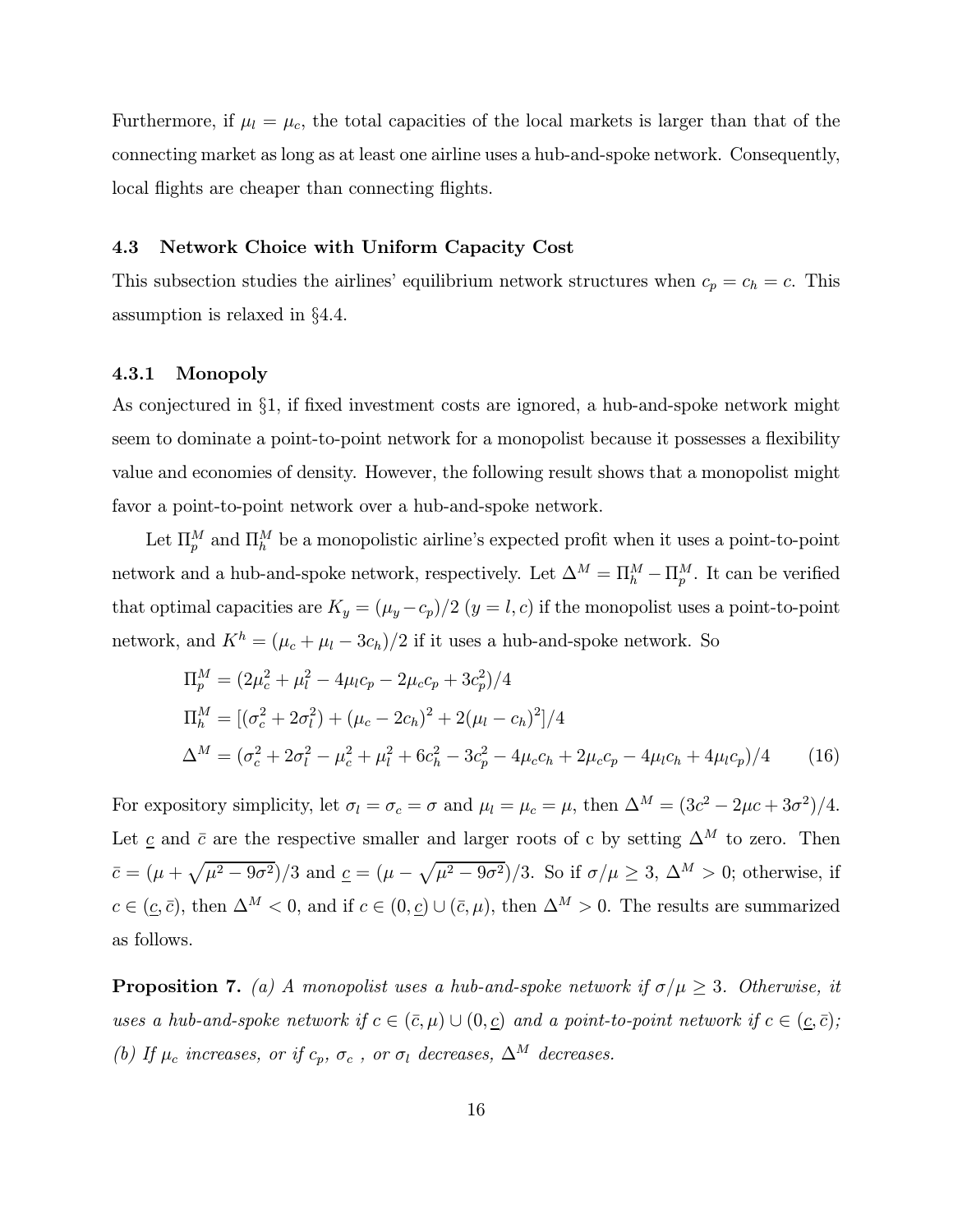Proposition 7 reveals that only if the demand variation coefficient is larger than 3, a monopolist favors a hub-and-spoke network. Otherwise, it might favor a point-to-point network depending on the parameters. For an extreme case, if  $\sigma = 0$ , then  $\Delta^M = (3c^2 (2\mu c)/4$ . So if  $\mu/c < 3/2$ , the airline should use a hub-and-spoke network and otherwise a point-to-point network. Although a hub-and-spoke network has economies of density, it requires one seat in each leg to transport a connecting passenger, so a monopolist does not necessarily favor a hub-and-spoke network. When demand/cost ratio is greater than  $3/2$ , this capacity-costly disadvantage dominates economies of density. So a monopolist should use a point-to-point network.

In addition, Proposition 7 implies that under the same market condition, a low-cost airline is more likely to opt for a point-to-point network than a high-cost airline. This coincides with the fact that all the prosperous U.S. direct flight airlines are low-cost. In general a high demand variance or a low demand/ cost ratio favors a hub-and-spoke network.

### 4.3.2 Best Response

This subsection examines an airline's best response given its rival's network structure. We first analyze the case in which the rival airline employs a hub-and-spoke network. Let  $\Delta^H$ denote the profit gap of responding with a hub-and-spoke network versus a point-to-point network. From  $(12)$  and  $(15)$ ,

$$
\Delta^H = \Pi^h - \Pi_p^m = (\sigma_c^2 + 4\sigma_l^2)/27 + (c^2 - \mu_c c)/3 \tag{17}
$$

Let  $\bar{c}_1 = \{3\mu_c + [9\mu_c^2 - 4(\sigma_c^2 + 4\sigma_l^2)]^{1/2}\}/6$  and  $\underline{c}_1 = \{3\mu_c - [9\mu_c^2 - 4(\sigma_c^2 + 4\sigma_l^2)]^{1/2}\}/6$ . Following the reasoning as for Proposition 7, if (18) holds,  $\Delta^H$  in (17) is nonnegative. So the best response is a hub-and-spoke network; otherwise, the sign of  $\Delta^H$  depends on the value of c: if  $c \in (\underline{c_1}, \overline{c_1})$ ,  $\Delta^H > 0$ ; if  $c \in (\underline{c_1}, c) \cup (\overline{c_1}, \mu)$ ,  $\Delta^H < 0$ . The consequence results are summarized as follows.

Proposition 8. When its competitor employs a hub-and-spoke network, an airline's best response is a hub-and-spoke network if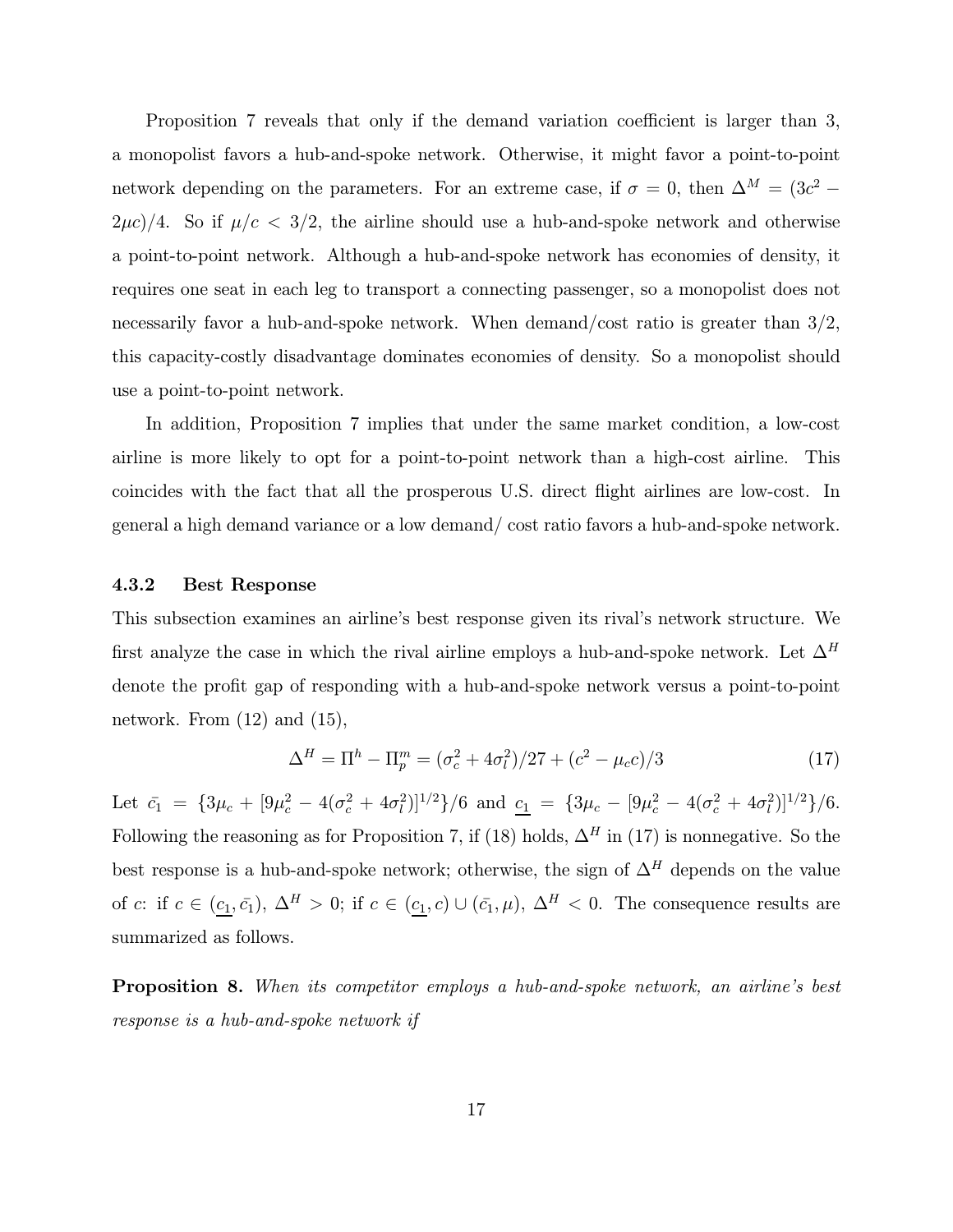$$
\frac{\sqrt{\sigma_c^2 + 4\sigma_l^2}}{\mu_c} \ge 3/2\tag{18}
$$

Otherwise, the best response is a hub-and-spoke network if  $c \in (0, \underline{c_1}) \cup (\bar{c_1}, \mu_c)$  and a pointto-point network if  $c \in (\underline{c_1}, \overline{c_1})$ .

From (17), it can be derived that as  $\mu_c$  decreases, or as  $\sigma_l$  or  $\sigma_c$  increases,  $\Delta^H$  increases. A hub-and-spoke response enables the airline to share with the incumbent airline, a flexibility value,  $(4\sigma_l^2 + \sigma_c^2)/27$ . In contrast, a point-to-point response provides the airline a committed position in the connecting market whose value depends on the size of the mean of the connecting market. The airline chooses its network structure by weighing the flexibility value and the committed value. Specifically, when (18) holds, the flexibility value is larger, so it responds with a hub-and-spoke network. Otherwise, an intermediate capacity cost favors a point-to-point response, while a low or high capacity cost favors a hub-and-spoke response.

If  $\sigma_c = \sigma_l = \sigma$ , then  $c > \bar{c_1}$  and  $c < \underline{c_1}$ , respectively, correspond to

$$
\mu_c/c - \sqrt{(\mu_c/c)^2 - 20/9(\sigma/c)^2} > 2 \tag{19}
$$

$$
\mu_c/c + \sqrt{(\mu_c/c)^2 - 20/9(\sigma/c)^2} \quad < \quad 2 \tag{20}
$$

Inequalities (19) and (20) imply that if  $\sigma/c$  is higher than  $\mu_c/c$  by a certain increment, the best response is a hub-and-spoke network and otherwise a point-to-point network. So the airline determines its network structure through weighing  $\mu_c/c$  versus  $\sigma/c$ , or roughly speaking, the commitment value and the flexibility value. One extreme case is  $\sigma_c = \sigma_l = 0$ . Then  $\Delta^H = (c^2 - \mu_c c)/3 \le 0$  because  $\mu_c \ge c$  by assumption. So an airline should respond with a point-to-point network without uncertainty. The flexibility value diminishes without uncertainty, and economies of density cancel out if the airline responds with a hub-and-spoke network. Therefore, by responding with a point-to-point network, the airline improves its profit. In addition, if  $\mu_c/c < (>)2, \Delta^H$  increases (decreases) as c increases because a huband-spoke's economies of density dominate its cost disadvantage when demand/cost ratio is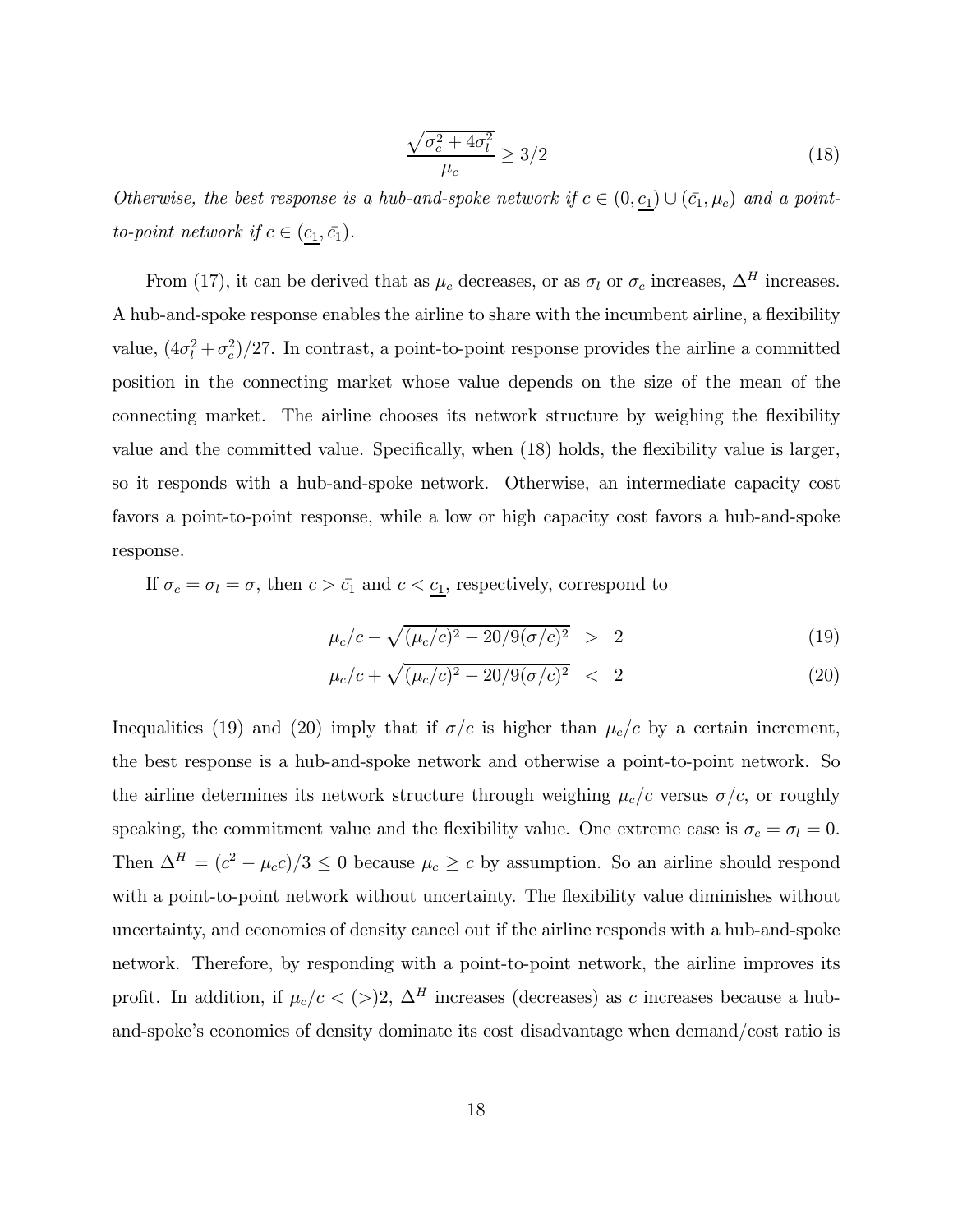low. In summary, the demand/cost ratio affects the airline's network choice similarly in a duopoly case as in a monopoly case.

We now consider the airline's best response when its competitor uses a point-to-point network. Let  $\Delta^P$  be the profit gap of responding with a hub-and-spoke network versus a point-to-point network. From (13) and (14),

$$
\Delta^P = \Pi_h^m - \Pi^p = c^2/3 - c(\mu_l + 3\mu_c)/9 + (\sigma_c^2 + 4\sigma_l^2)/18
$$
\n(21)

Let  $\underline{c_2} = {\mu_l + 3\mu_c - [(\mu_l + 3\mu_c)^2 - 6(4\sigma_l^2 + \sigma_c^2)]^{1/2}}/\frac{6}{\sigma^2}$  and  $\overline{c_2} = {\mu_l + 3\mu_c + [(\mu_l + 3\mu_c)^2 6(\sigma_c^2 + 4\sigma_l^2)]^{1/2}$ /6. Similarly, following the same reasoning as for Propositions 7 and 8, the results below are consequences of (21).

Proposition 9. When its competitor employs a point-to-point network, an airline's best response is a hub-and-spoke network if

$$
\frac{\sqrt{\sigma_c^2 + 4\sigma_l^2}}{\mu_l + 3\mu_c} > \sqrt{6}/6\tag{22}
$$

Otherwise, the best response is a hub-and-spoke network if  $c \in (0, \underline{c_2}) \cup (\bar{c_2}, \mu_l)$  and a pointto-point network if  $c \in (\underline{c_2}, \bar{c_2})$ .

From (21),  $\Delta^P$  increases (decreases) as  $\sigma_c$  or  $\sigma_l$  ( $\mu_l$  or  $\mu_c$ ) increases. In addition, if  $(\mu_l + 3\mu_c)/c \leq (>)3$ ,  $\Delta^P$  increases (decreases) as c increases. Comparing (22) to (18), one observes that both  $\mu_l$  and  $\mu_c$  now affect the airline's response when the incumbent uses a point-to-point network. Moreover, (22) indicates that  $\mu_c$  weights more than  $\mu_l$  in determining the airline's response network.

Comparing Propositions 7 to 9, one observes that with or without competition, in general, a high demand variation coefficient or an extremely high or low unit capacity cost favors a hub-and-spoke network, but an intermediate capacity cost favors a point-to-point network.

### 4.3.3 Equilibrium Network Structures

Before analyzing the network game, we first compare the airline's expected profits in the three cases. From Propositions 4 to 6,

$$
\Pi^{h} - \Pi_{h}^{m} = -(\sigma_{c}^{2} + 4\sigma_{l}^{2})/54 \le 0 \qquad \Pi^{p} - \Pi_{p}^{m} = c\mu_{l}/9 > 0
$$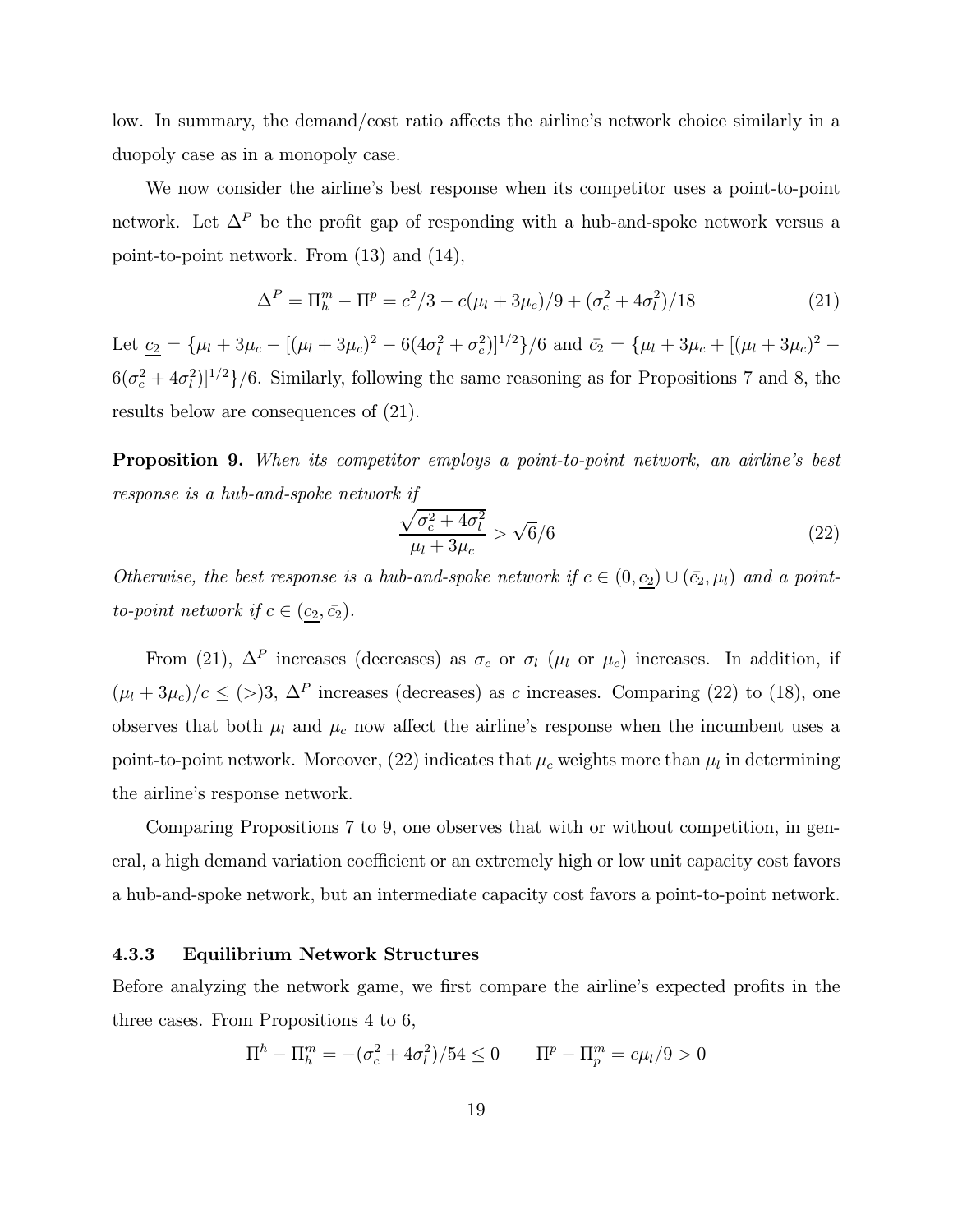So the following results are immediate.

# $\text{Proposition 10. } \Pi^p > \Pi^m_p; \, \Pi^m_h \geq \Pi^h.$

Proposition 10 reveals that a hubbing airline prefers its rival to use a point-to-point network, while an airline with a point-to-point network prefers its rival to use the same kind of network. These results are intuitive. When the airlines use different network structures, the hubbing airline enjoys not only the flexibility value but also the economies of density thus forcing the other airline to cut capacities. Consequently, the hubbing airline benefits if its rival uses a point-to-point network. For the same reason, if both airlines use point-to-point networks initially, as soon as one of them switches to a hub-and-spoke network, the other suffers. The ordering of the other pairs of expected profits depends on the parameters and demand characteristics.

We now analyze the network game. Let  $H$  and  $P$  denote a hub-and-spoke network and a point-to-point network, respectively, and let NEP stand for pure strategy Nash equilibrium point. The following result concerns the case in which  $\sigma_l = \sigma_c = \sigma$  and  $\mu_l = \mu_c = \mu$ , and its proof is in Appendix D.

### Proposition 11. The network game is characterized as follows:

\n- (a) if 
$$
\sigma/\mu > 2\sqrt{30}/15
$$
,  $(H, H)$  is the NEP,
\n- (b) if  $3\sqrt{5}/10 < \sigma/\mu < 2\sqrt{30}/15$ , and
\n- (i) if  $c \in (0, \underline{c_2}) \cup (\bar{c_2}, \mu)$ , then  $(H, H)$  is the NEP,
\n- (ii) if  $c \in (\underline{c_2}, \bar{c_2})$ , then  $(H, H)$  and  $(P, P)$  are the NEPs;
\n- (c) if  $\sigma/\mu < 3\sqrt{5}/10$ , then
\n- (i) if  $c \in (0, \underline{c_2}) \cup (\bar{c_2}, \mu)$ , then  $(H, H)$  is the NEP,
\n- (ii) if  $c \in (\underline{c_1}, \bar{c_1})$ , then  $(P, P)$  is the NEP,
\n- (iii) if  $c \in (\underline{c_2}, \underline{c_1}) \cup (\bar{c_1}, \bar{c_2})$ ,  $(H, H)$  and  $(P, P)$  are the NEPs.
\n

Proposition 11 concludes that the airlines adopt the same kind of networks at equilibrium. Specifically, for a high demand variation coefficient, both airlines choose hub-and-spoke networks; for an intermediate or low demand variation coefficient, two cases are possible: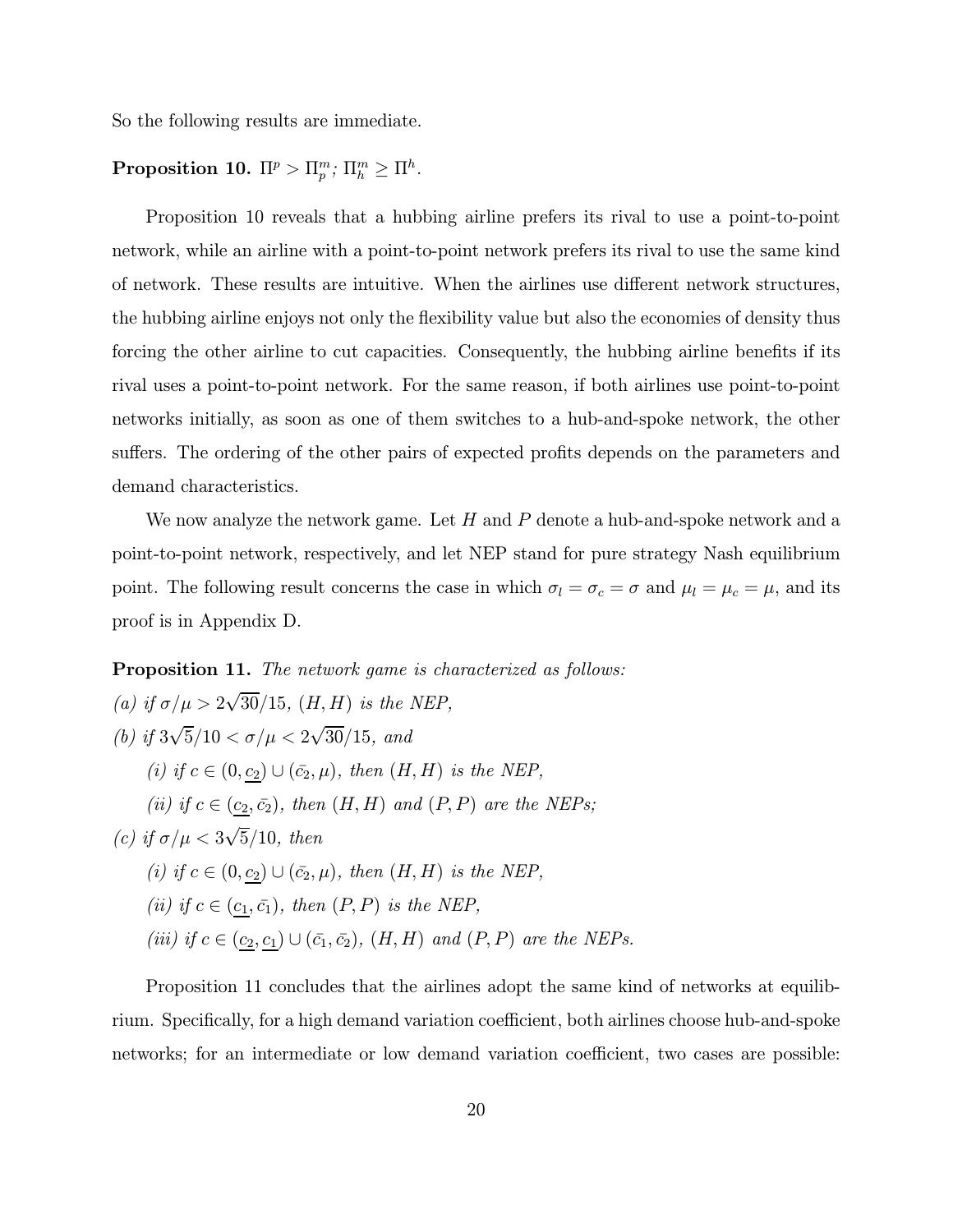either both airlines choose hub-and-spoke networks, or both airlines choose hub-and-spoke networks. Note that in reality, airlines' networks are much more complicated, so the symmetric equilibrium conclusion of this ideal three-city model does not exclude the coexistence of hub-and-spoke and point-to-point networks in reality.

### 4.4 Network Choice with Different Unit Capacity Costs

A hub-and-spoke network incurs extra cost such as gaining landing slots and gates, handling passengers' packages in the hub, and coordinating flights. In addition, it contributes to airport congestion and lowers aircraft usage because aircrafts arrive and depart at about the same time for connecting passengers to take connecting flights. Moreover, in reality, low-cost carriers usually have a lower cost per mile seat than major airlines. So we assume  $c_p < c_h$ .

### 4.4.1 Monopoly

The following results can be derived by computing the partial derivatives of  $\Delta^M$  with respect to the corresponding parameters from (16).

**Proposition 12.** (a) As  $\sigma_l$ ,  $\sigma_c$ , or  $\mu_c$  decreases, or as  $c_p$  increases,  $\Delta^M$  increases; (b) If  $(\mu_l + \mu_c)/c_h \geq \langle \langle \rangle 3, \Delta^M$  decreases (increases) as  $c_h$  increases.

Comparing Propositions 12 and 7, one observes that the essence of the results do not change when  $c_p < c_h$ : larger demand variances favor a hub-and-spoke network, whereas larger market means favor a point-to-point network; if  $(\mu_l + \mu_c)/c_h < 3$ , as  $c_h$  increases, the monopolist should tend to use a hub-and-spoke network because of its economies of density; otherwise, economies of density are dominated by the capacity-costly factor, so a monopolist should instead tend to choose a point-to-point network. In reality, there is an excess capacity in airline industry, namely,  $(\mu_l + \mu_c)/c_h$  is relatively small. Thus, loosely speaking, airlines with dominant positions in their hubs should favor hub-and-spoke networks. This explains in part why major airlines, whose costs are high relative to low-cost carriers such as Southwest, favor hub-and-spoke networks.

In conclusion, the essence of the results does not change compared to the case with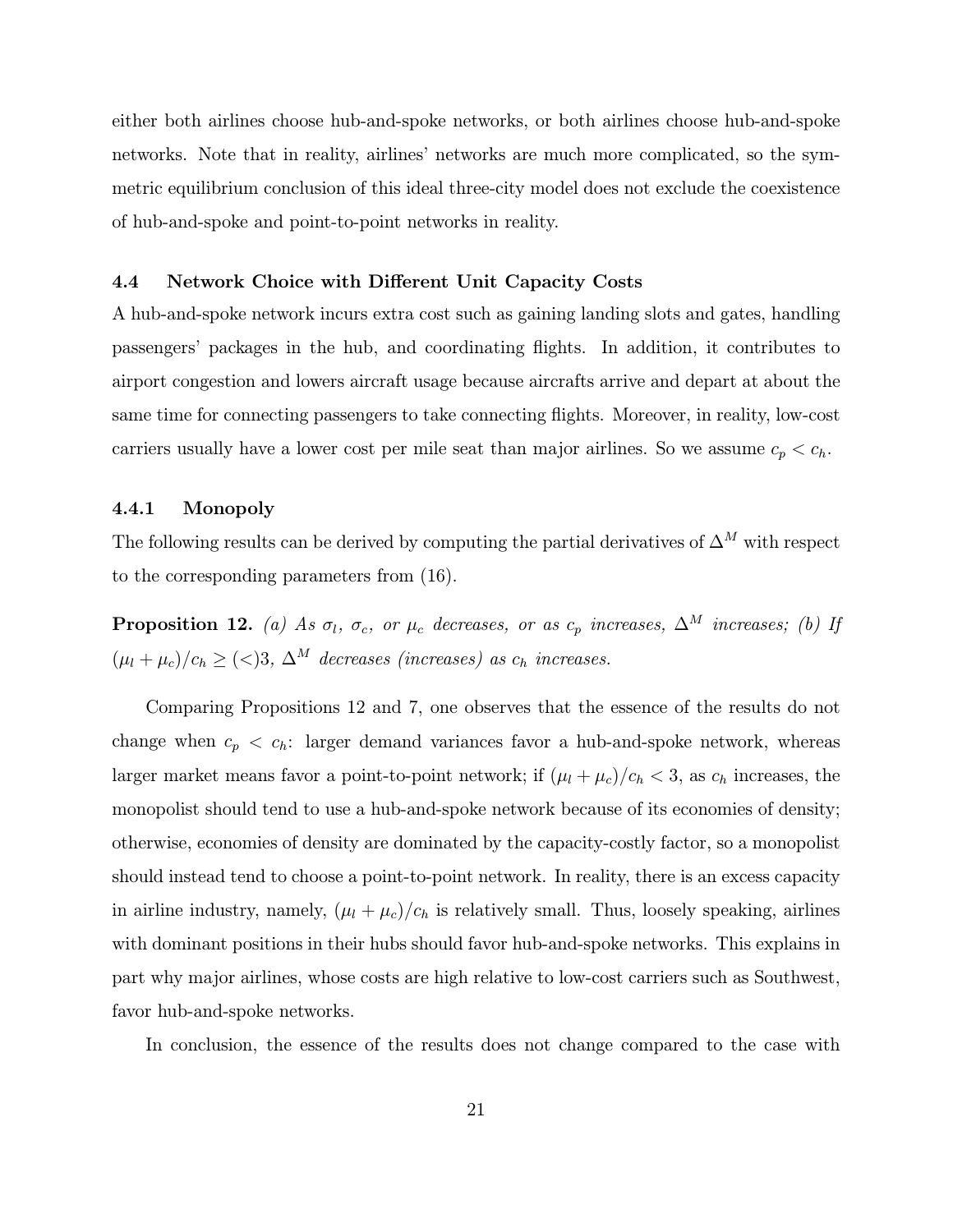uniform capacity costs, so we here do not derive specific criterion for a monopolist's network selection.

### 4.4.2 Best Response

We now study an airline's best response to a hubbing competitor. From  $(12)$  and  $(15)$ ,

$$
\Delta^H = \Pi^h - \Pi_p^m = (4\sigma_l^2 + \sigma_c^2)/27 - 7\mu_l(c_h - c_p)/9 - \mu_c(7c_h - 4c_p)/9 + c_h^2/2 + 5c_hc_p/6 - c_p^2
$$
 (23)

The following results follow by computing the partial derivatives of  $\Delta^H$  with respect to the corresponding parameters.

**Proposition 13.** (a) As  $\sigma_l$ ,  $\sigma_c$ , or  $c_p$  increases, or as  $\mu_c$  or  $\mu_l$  decreases,  $\Delta^H$  increases; (b)  $\Delta^H$  is submodular in  $c_h$  and  $c_p$ .

Proposition 13 claims that when there is a competing hubbing airline, the larger the demand variances, or the smaller the mean demands, the less an airline should tend to respond with a hub-and-spoke network. This monotonicity is not surprising because a huband-spoke network's flexibility value increases when demand variances increase, and because economies of density are larger when mean demand is smaller. The submodularity of  $\Delta^H$ means that the marginal increasing rate of  $\Delta^H$  in  $c_p$  decreases as  $c_h$  decreases.

We now consider the airline's best response when its rival employs a point-to-point network. From (13) and (14),

$$
\Delta^P = \Pi_h^m - \Pi^P = 5(4\sigma_l^2 + \sigma_c^2)/18 - [7c_h(\mu_l + \mu_c) - 2c_p(3\mu_l + 2\mu_c)]/9 + (10c_h^2 - c_p^2 - 7c_hc_p)/6 \tag{24}
$$

The following results are obtained by deriving partial derivatives of  $\Delta^P$  with respect to the corresponding parameters.

**Proposition 14.** (a) As  $\sigma_l$  or  $\sigma_c$  increases, or as  $\mu_l$  or  $\mu_c$  decreases,  $\Delta^P$  increases; (b)  $\Delta^P$ is submodular in  $c_h$  and  $c_p$ .

Comparing (17) and (21) with (23) and (24), respectively, one observe that changing  $c_h = c_p$  to  $c_h > c_p$  does not alter the qualitative results. So we here do not derive specific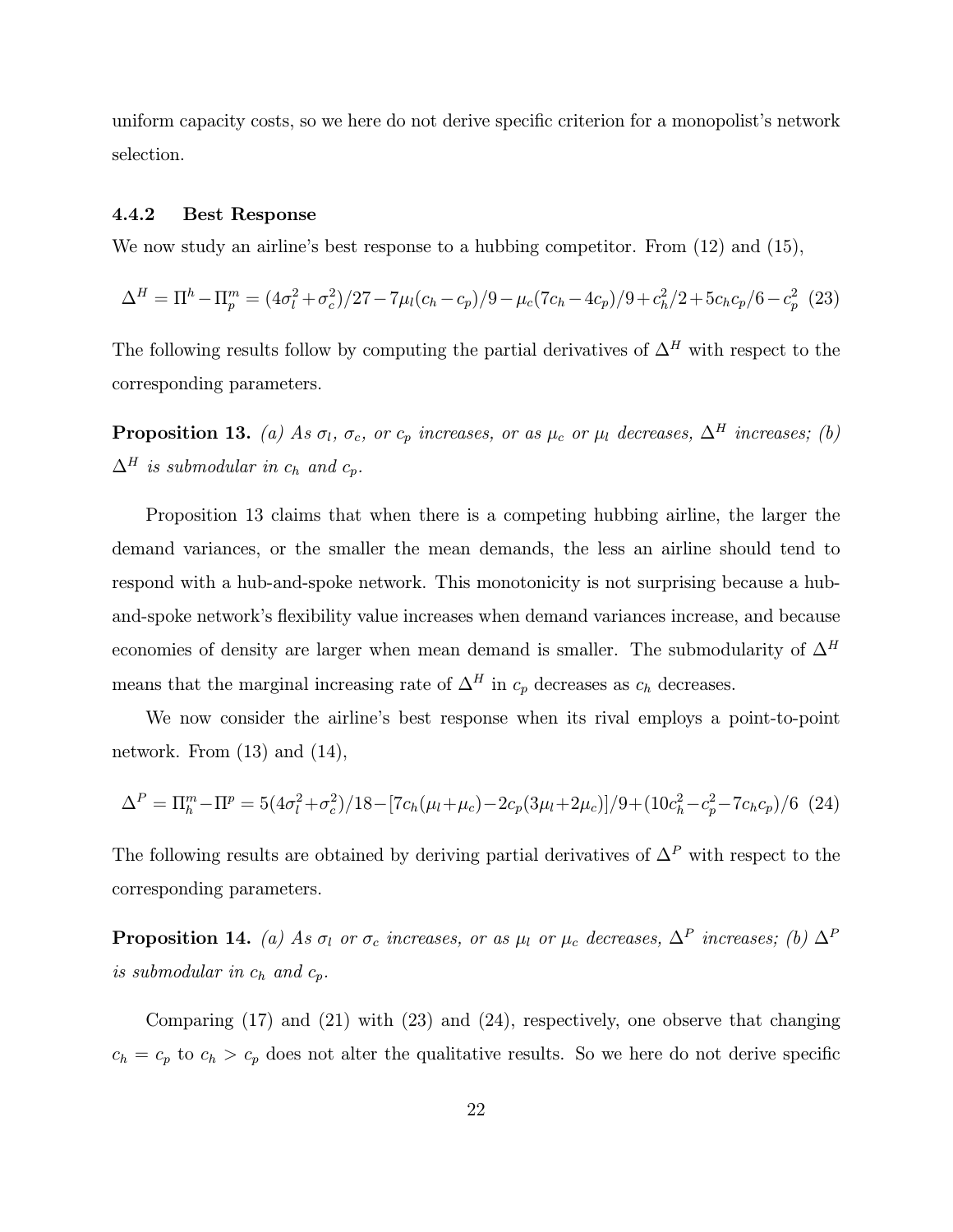conditions that determine the airlines' network structures at equilibrium. Nevertheless, the submodularity of  $\Delta^p$  or  $\Delta^H$  in  $c_h$  and  $c_p$  captures the impacts of unit capacity costs on the airlines' network selection. The submodularity of  $\Delta^P$  means that the marginal decreasing rate of  $\Delta^P$  in  $c_p$  increases as  $c_h$  decreases. Therefore, the lower its competing low-carrier's cost, the greater a hubbing airline's profit deteriorates if it does not follow suit and switch to a point-to-point network as well. So this partly explains major airlines' response strategy, creating airlines with airlines to match low-cost carriers' business model.

### 5. Conclusion

This paper examines how airlines might determine their network structures through a threestage duopoly game in which two airlines serve a three-city network with uncertain demand. We show that at equilibrium the airlines employ the same kind of networks. The monopoly case is also investigated to exclude competition's impacts on the airline's network selection. Even if fixed investment costs are ignored, we show that a hub-and-spoke network does not necessarily dominate a point-to-point network. A larger demand variation coefficient or an extreme high or low unit capacity cost generally favors hub-and-spoke networks whether there is competition or not.

This paper sheds some lights into how demand, cost, and competition affect the airlines network selection and capacity investment and why low-cost carriers exemplified by Southwest prospers. In reality, networks are much more complex, airlines use multiple types of aircrafts, passengers are sensitive to flight quality such as number of stops and flight frequency. Future research might consider these factors.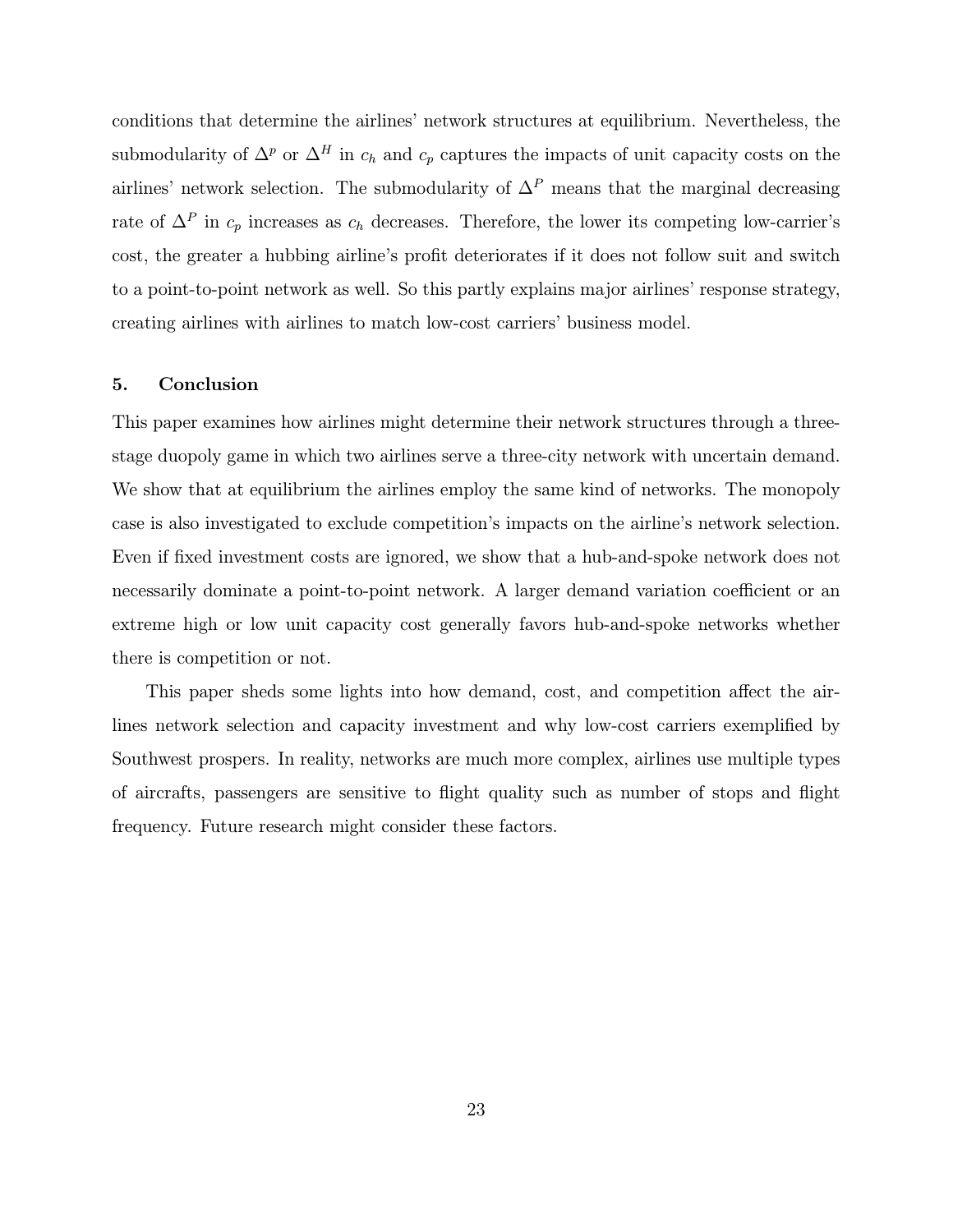### Appendix A. Hub-and-Spoke Networks

Airline one's problem at the third stage is

$$
\pi_1 = \max_{q_{l1}, q_{c1}} 2[M_l - (q_{l1} + q_{l2})]q_{l1} + [M_c - (q_{c1} + q_{c2})]q_{c1}
$$
\n
$$
s.t. \quad q_{l1} + q_{c1} \le K_1 \quad 0 \le q_{l1} \quad 0 \le q_{c1}
$$
\n
$$
(25)
$$

This is a concave nonlinear maximization problem which Karush-Kukh-Tucker (KKT) condition applies. Airline one's KKT conditions are

$$
2(M_{l} - 2q_{l1} - q_{l2}) - u_{1} + v_{l1} = 0
$$
  
\n
$$
v_{l1}q_{l1} = 0
$$
  
\n
$$
M_{c} - 2q_{c1} - q_{c2} - u_{1} + v_{c1} = 0
$$
  
\n
$$
v_{c1}q_{c1} = 0
$$
  
\n
$$
u_{1}(q_{c1} + q_{l1} - K_{1}) = 0
$$
  
\n
$$
q_{c1} + q_{l1} \leq K_{1}
$$
  
\n
$$
u_{1}, v_{l1}, v_{c1}, q_{c1}, q_{l1} \geq 0
$$
  
\n(26)

where  $v_{c1}$  and  $v_{l1}$  are slack variables, and  $u_1$  is a Lagrange multiplier. There are six areas depending on the binding conditions of the capacities. The values of the slack variables or multipliers are specified only when they are positive because they define the various boundaries of the areas in Figure 4. The quantity game is solved for each area by taking appropriate values of the Lagrange multipliers and the slack variables from (26) and the analogues of airline two.

*Neither airline is capacity-constrained*  $(\Delta_1)$ 

 $q_{y1} = q_{y2} = A_y/3 \quad y = l, c$ 

Airline one is capacity-constrained; airline two is not  $(\Delta_2)$  $q_{li} = (2M_l - M_c - 3K_i)/9(i = 1, 2)$   $q_{ci} = (4M_c + M_l - 3K_i)/9$   $u_1 = (M_l + M_c)/3 - K_1 > 0$ Both airlines are capacity-constrained  $(\Delta_3)$ 

$$
q_{li} = (2M_l - M_c + 3K_i)/9 \qquad q_{ci} = (M_c - 2M_l + 6K_j)/9
$$

$$
\mu_i = 2(M_c + M_l - 2K_i - K_j)/3 > 0 \quad (i \neq j; i, j = 1, 2)
$$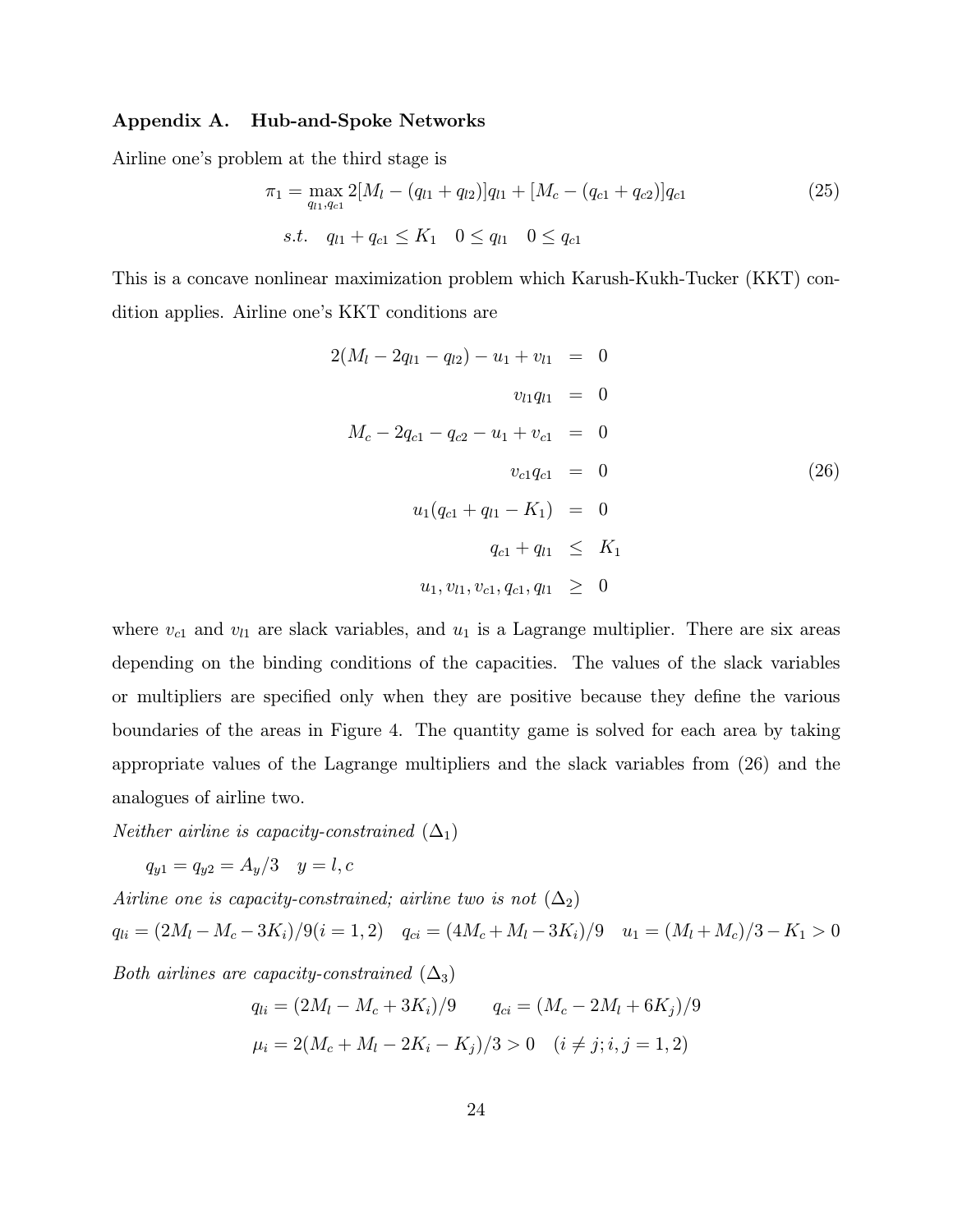Airline one is capacity-constrained and serves only the local markets  $(\Delta_4)$ 

$$
q_{c1} = 0
$$
  $q_{c2} = M_c/2$   $q_{l1} = K_1$   $q_{l2} = (M_l - K_1)/2$   
 $u_1 = M_l - 3K_1 > 0$   $v_{c1} = M_l - M_c/2 - 3K_1 > 0$ 

Both airlines are capacity-constrained; airline one serves only the local markets  $(\Delta_5)$ 

$$
q_{l1} = K_1 \t q_{c1} = 0 \t q_{l2} = (2M_l - M_c - 2K_1 + 2K_2)/6
$$
  
\n
$$
q_{c2} = (M_c - 2M_l + 2K_1 + 4K_2)/6 \t v_{c1} = (2M_l - M_c - 6K_1)/3 > 0
$$
  
\n
$$
u_1 = (M_c + 4M_l - 10K_1 - 2K_2)/3 > 0 \t u_2 = 2(M_c + M_l - K_1 - 2K_2)/3 > 0
$$

Both airlines are capacity-constrained and serve only the local markets  $(\Delta_6)$ 

$$
q_{li} = K_i \quad q_{ci} = 0 \quad u_i = 2(M_l - 2K_i - K_j) > 0
$$

$$
v_{ci} = 2M_l - M_c - 4K_i - 2K_j > 0 \quad (i, j = 1, 2; i \neq j)
$$

Proof of Proposition 1.

*Proof.* It can be verified that the airlines' payoff functions  $\Pi_i$  ( $i = 1, 2$ ) are concave in their own decision variable regardless of their rival's decision. It follows from Debreu (1952) that the capacity game has a pure strategy NEP. From (3), the first-order condition (FOC) of  $\Pi_i$ with respect to  $K_i$  in the capacity game is

$$
E\frac{\partial \pi_i}{\partial K_i} = 2c_h \tag{27}
$$

Using Leibnitz's rule to derive  $\partial \pi_i/\partial K_i$  for each area in Figure 4, for airline one, (27) becomes

$$
\frac{1}{3} \iint_{\Delta_2} (x_l + x_c - 3K_1) dF_l dF_c + \frac{2}{3} \iint_{\Delta_3} (x_l + x_c - 2K_1 - K_2) dF_l dF_c \n+ \iint_{\Delta_4} (x_l - 3K_1) dF_l dF_c + \frac{1}{3} \iint_{\Delta_5} (x_c + 4x_l - 10K_1 - 2K_2) dF_l dF_c
$$
\n
$$
+ 2 \iint_{\Delta_6} (x_l - 2K_1 - K_2) dF_l dF_c = c_h
$$
\n(28)

for airline two, (27) becomes

$$
\frac{2}{3} \iint_{\Delta_{3,5}} (x_l + x_c - K_1 - 2K_2) dF_l dF_c + 2 \iint_{\Delta_6} (x_l - K_1 - 2K_2) dF_l dF_c = c_h \tag{29}
$$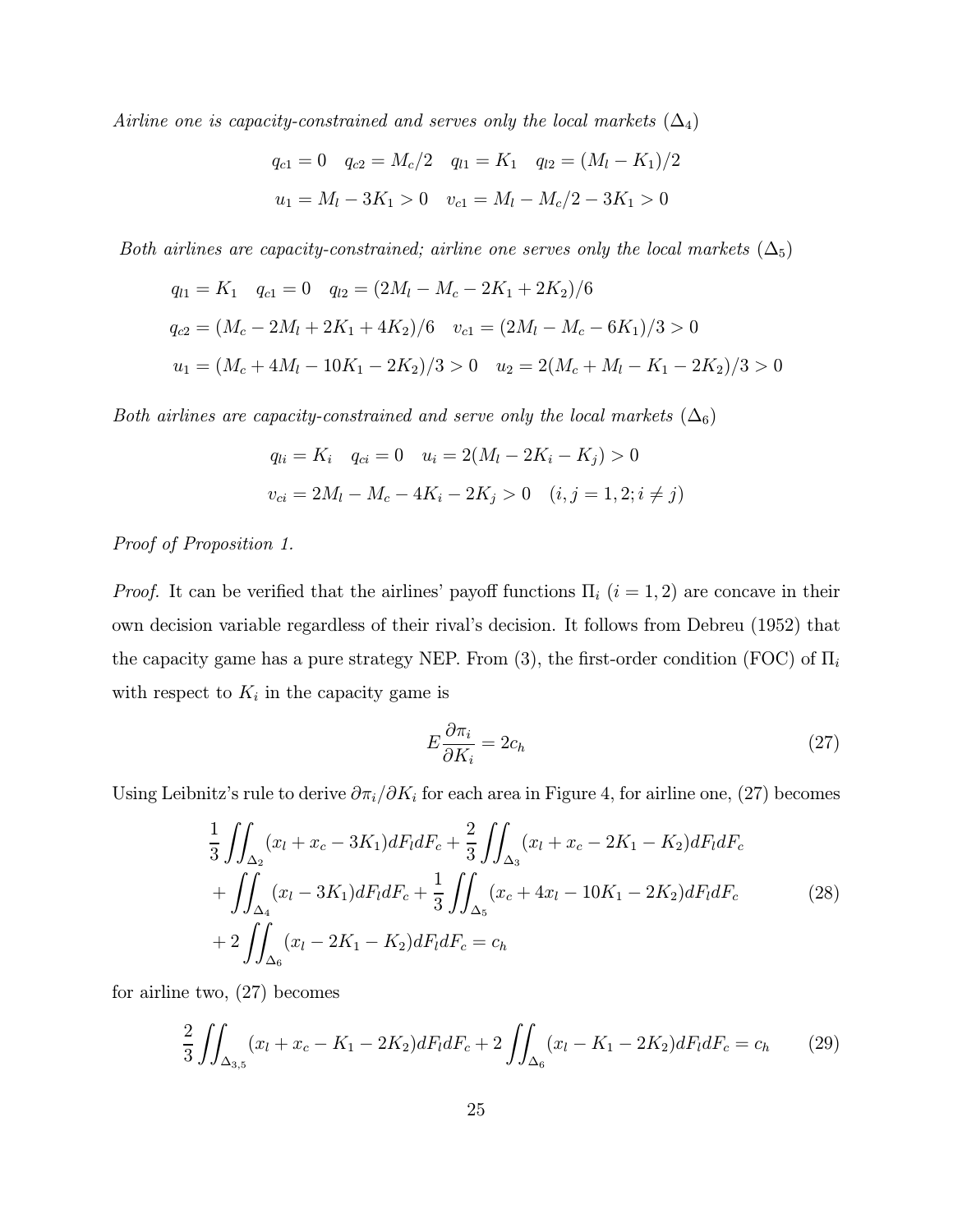When the airlines have the same capacities, areas 4, 5, and 6 disappear, and (28) and (29) can be simplified to (6).

The following condition is sufficient for uniqueness via contraction (Vives (1999)).

$$
|\partial^2 \Pi_j / \partial K_i \partial K_j| < |\partial^2 \Pi_j / \partial (K_i)^2| \qquad (i, j = 1, 2; i \neq j)
$$
\n(30)

The second-order derivatives are

$$
\begin{vmatrix}\n\frac{\partial^2 \Pi_2}{\partial (K_2)^2}\n\end{vmatrix} = \frac{4}{3} \iint_{\Delta_3} dF_l dF_c + 4 \iint_{\Delta_6} dF_l dF_c
$$
\n
$$
\begin{vmatrix}\n\frac{\partial^2 \Pi_2}{\partial K_1 \partial K_2}\n\end{vmatrix} = \frac{2}{3} \iint_{\Delta_3} dF_l dF_c + 2 \iint_{\Delta_6} dF_l dF_c
$$

So  $(30)$  holds.

# Proof of Proposition 4.

*Proof.* Under Assumptions 1 and 2, area 3 takes the whole space in Figure 4, so  $q_l$  =  $(2M_l - M_c + 3K^h)/9$ ,  $q_c = (M_c - 2M_l + 6K^h)/9$ , and (6) becomes  $c_h = 2(\mu_l + \mu_c - 3K^h)/3$  (31)

So  $K^h = (\mu_l + \mu_c)/3 - c_h/2$ ,  $p_c^h = M_c - 2q_c$ ,  $p_l^h = M_l - 2q_l$  and

$$
\Pi^{h} = 2p_{l}^{h}q_{l} + p_{c}^{h}q_{c} - 2c_{h}K^{h}
$$
\n
$$
= \frac{1}{81} \iint_{\Delta} \left[ (7x_{c} + 4x_{l} - 12K^{h})(x_{c} - 2x_{l} + 6K^{h}) + 2(5x_{l} + 2x_{c} - 6K^{h})(2x_{l} - x_{c} + 3K^{h}) \right] dF_{l}dF_{c} - 2c_{h}K^{h}
$$
\n(32)

The result follows after some algebraic manipulations.  $\blacksquare$ 

### Appendix B Point-to-Point Networks

Airline one's problem is

$$
\max_{q_{l1},q_{c1}} \pi_1 = 2[M_l - (q_{l1} + q_{l2}]q_{l1} + [M_c - (q_{c1} + q_{c2})]q_{c1}
$$
\n
$$
s.t. \quad 0 \le q_{c1} \le K_{c1} \qquad 0 \le q_{l1} \le K_{l1}
$$
\n
$$
(33)
$$

The KKT conditions of (33) are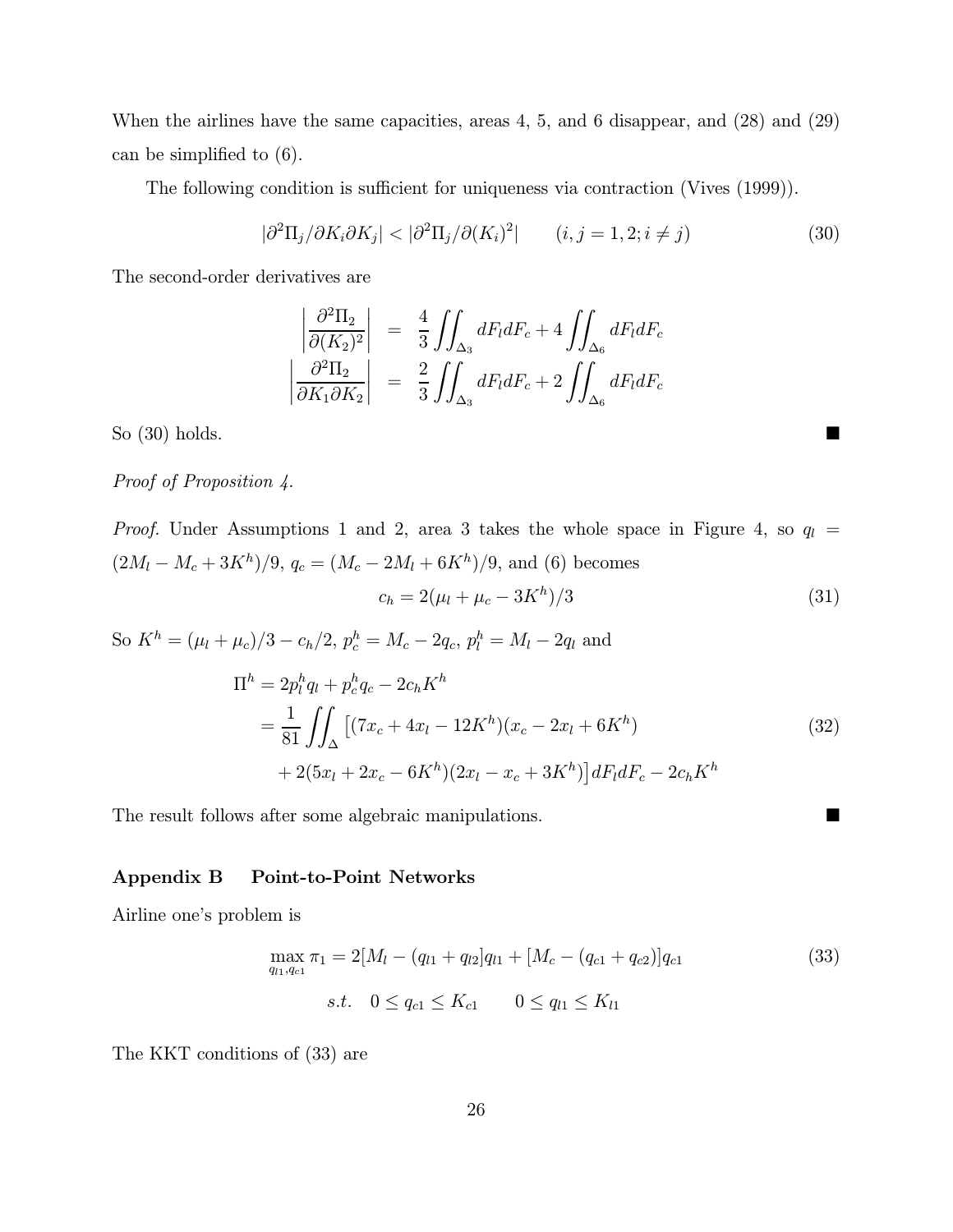$$
2M_{l} - 4q_{l1} - 2q_{l2} - u_{l1} + v_{l1} = 0
$$
  
\n
$$
q_{l1}v_{l1} = 0
$$
  
\n
$$
M_{c} - 2q_{c1} - q_{c2} - u_{c1} + v_{c1} = 0
$$
  
\n
$$
v_{c1}q_{c1} = 0
$$
  
\n
$$
u_{l1}(q_{l1} - K_{l1}) = 0
$$
  
\n
$$
u_{c1}(q_{c1} - K_{c1}) = 0
$$
  
\n
$$
0 \leq q_{c1} \leq K_{c1}
$$
  
\n
$$
0 \leq q_{l1} \leq K_{l1}
$$
  
\n
$$
u_{c1}, u_{l1}, v_{c1}, v_{l1} \geq 0
$$
  
\n(34)

The quantity game is solved for each area by taking appropriate values of the Lagrange multipliers and the slack variables from (26) and its analogues for airline two.

*Neither airline is capacity-constrained*  $(\Delta_1)$ 

$$
q_{yi} = A_y/3\,
$$

Airline one is capacity-constrained in the local markets  $(\Delta_4)$ 

$$
q_{l1} = K_{l1} \qquad q_{c1} = q_{c2} = M_c/3 \quad q_{l2} = (M_l - K_{l1})/2 \quad u_{l1} = M_l - 3K_{l1} > 0
$$

Airline one is capacity-constrained in the connecting market  $(\Delta_2)$ 

$$
q_{c1} = K_{c1} \quad q_{c2} = (M_c - K_{c1})/2 \quad q_{l1} = q_{l2} = M_l/3 \quad u_{c1} = (M_c - 3K_{c1})/2 > 0
$$

Airline one is capacity-constrained in all markets  $(\Delta_3)$ 

$$
q_{y1} = K_{y1} \quad q_{y2} = (A_y - K_{y1})/2 \quad u_{y1} = (A_y - 3K_{y1})/2 > 0
$$

Airline one is capacity-constrained in all markets and airline two is capacity-constrained in local markets  $(\Delta_6)$ 

$$
q_{l1} = K_{l1} \quad q_{c1} = K_{c1} \quad q_{l2} = K_{l2} \quad u_{l1} = M_l - 2K_{l1} - K_{l2} > 0
$$

$$
u_{c1} = (M_c - 3K_{c1})/2 > 0 \quad u_{l2} = M_l - 2K_{l2} - K_{l1} > 0
$$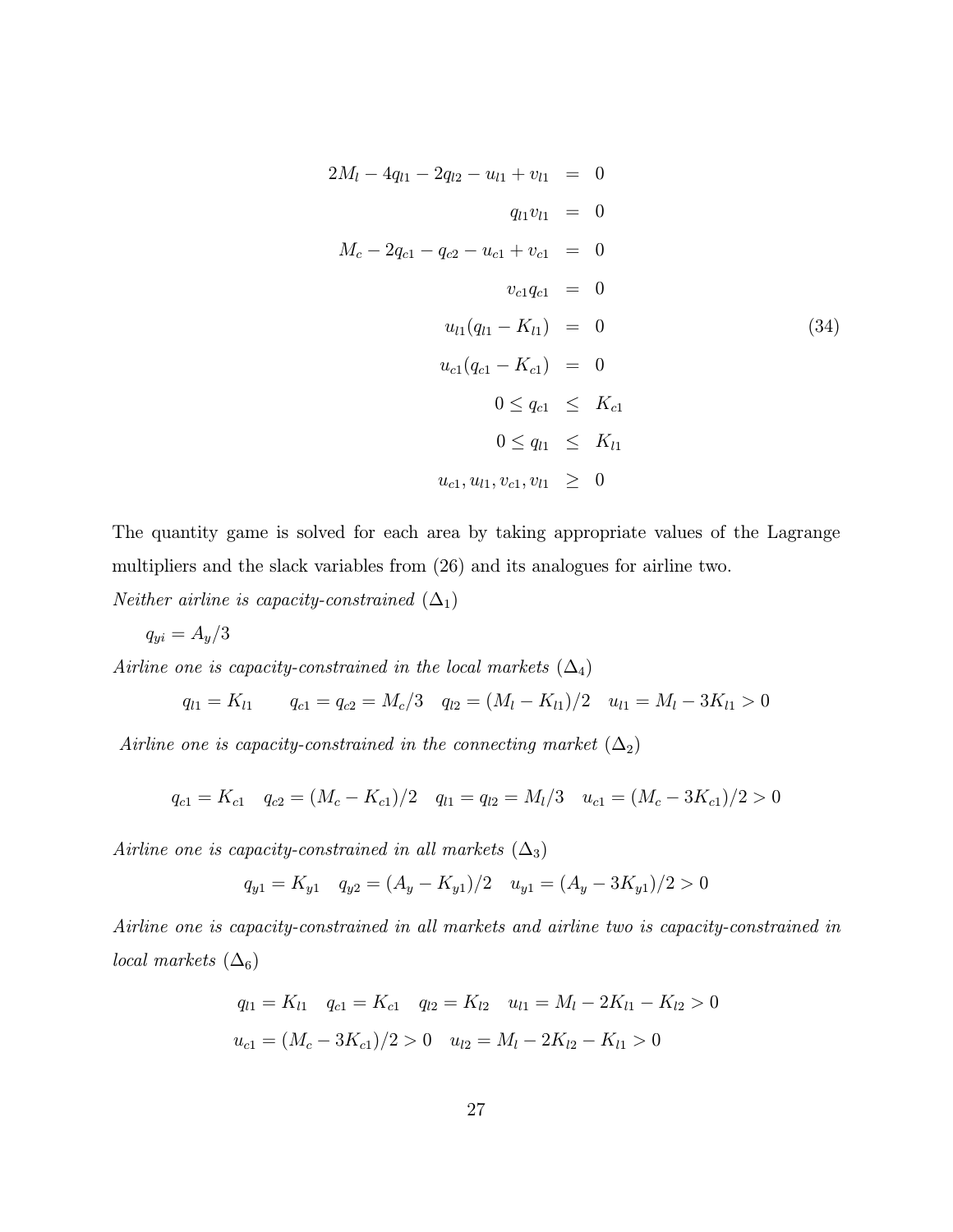Airline one is capacity-constrained in all markets and airline two is capacity-constrained in the connecting market  $(\Delta_8)$ 

$$
u_{c2} = (M_c - 3K_{c1})/2 > 0 \quad u_{l1} = (M_l - 3K_{l1})/2 > 0
$$

$$
u_{c1} = M_c - 2K_{c1} - K_{c2} \quad q_{l2} = (M_l - K_{l1})/2
$$

Both airlines are capacity-constrained in all markets  $(\Delta_9)$ 

$$
q_{yi} = K_{yi}^p \quad u_{yi} = A_y - 2K_{yi} - K_{yj} > 0 \quad i, j = 1, 2; i \neq j; y = l, c
$$

Both airlines are capacity-constrained in the local markets  $(\Delta_5)$ 

$$
q_{l1} = K_{l1}^p \quad q_{l2} = K_{l2} \quad q_{c1} = q_{c2} = M_c/3 \quad u_{li} = M_l - 2K_{li} - K_{lj} > 0
$$

Both airlines are capacity-constrained in the connecting market  $(\Delta_7)$ 

$$
q_{c1} = K_{c1} \quad q_{c2} = K_{c2} \quad q_{l1} = q_{l2} = M_c/3 \quad u_{ci} = A_y - 2K_{ci} - K_{cj} > 0
$$

# Proof of Proposition 2

*Proof.* Following the same reasoning as in the proof of Proposition 1, for airline one,  $\partial \Pi_1/\partial K_{c1} =$  $\partial E \pi_1 / \partial K_{c1} - c_p = 0$  which translates into

$$
c_p = \frac{1}{2} \iint_{\Delta_{2,3,6}} (x_c - 3K_{c1}) dF_l dF_c + \iint_{\Delta_{7,8,9}} (x_c - 2K_{c1} - K_{c2}) dF_c dF_l \tag{35}
$$

Similarly,  $\partial \Pi_1/\partial K_{l1} = \partial E \pi_1/\partial K_{l1} - 2c_p = 0$  which translates into

$$
c_p = \iint_{\Delta_4} (x_l - K_{l1}) dF_l dF_c + \frac{1}{2} \iint_{\Delta_{3,8}} (x_l - 3K_{l1}) dF_l dF_c
$$
  
+ 
$$
\iint_{\Delta_{5,6,9}} (x_l - 2K_{l1} - K_{l2}) dF_l dF_c
$$
(36)

Similarly for airline two, the FOC of  $\Pi_2$  w.r.t  $K_{c2}$  and  $K_{l2}$  yields, respectively.

$$
\frac{1}{2} \iint_{\Delta_7} (x_c - 3K_{c1}) dF_L dF_c + \iint_{\Delta_{8,9}} (x_c - 2K_{c2} - K_{c1}) dF_c dF_l = c_p \tag{37}
$$

$$
\iint_{\Delta_{5,6,9}} (x_l - 2K_{l2} - K_{l1}) dF_l dF_c = c_p \tag{38}
$$

When the airlines have the same capacities, areas 2, 3, 4, 6 and 8 disappear, Figure  $5(b)$ shows the situation. As a result, (37) and (38) are simplified to (7) and (8), respectively. Similar to the proof of Proposition 1, a sufficient condition for uniqueness is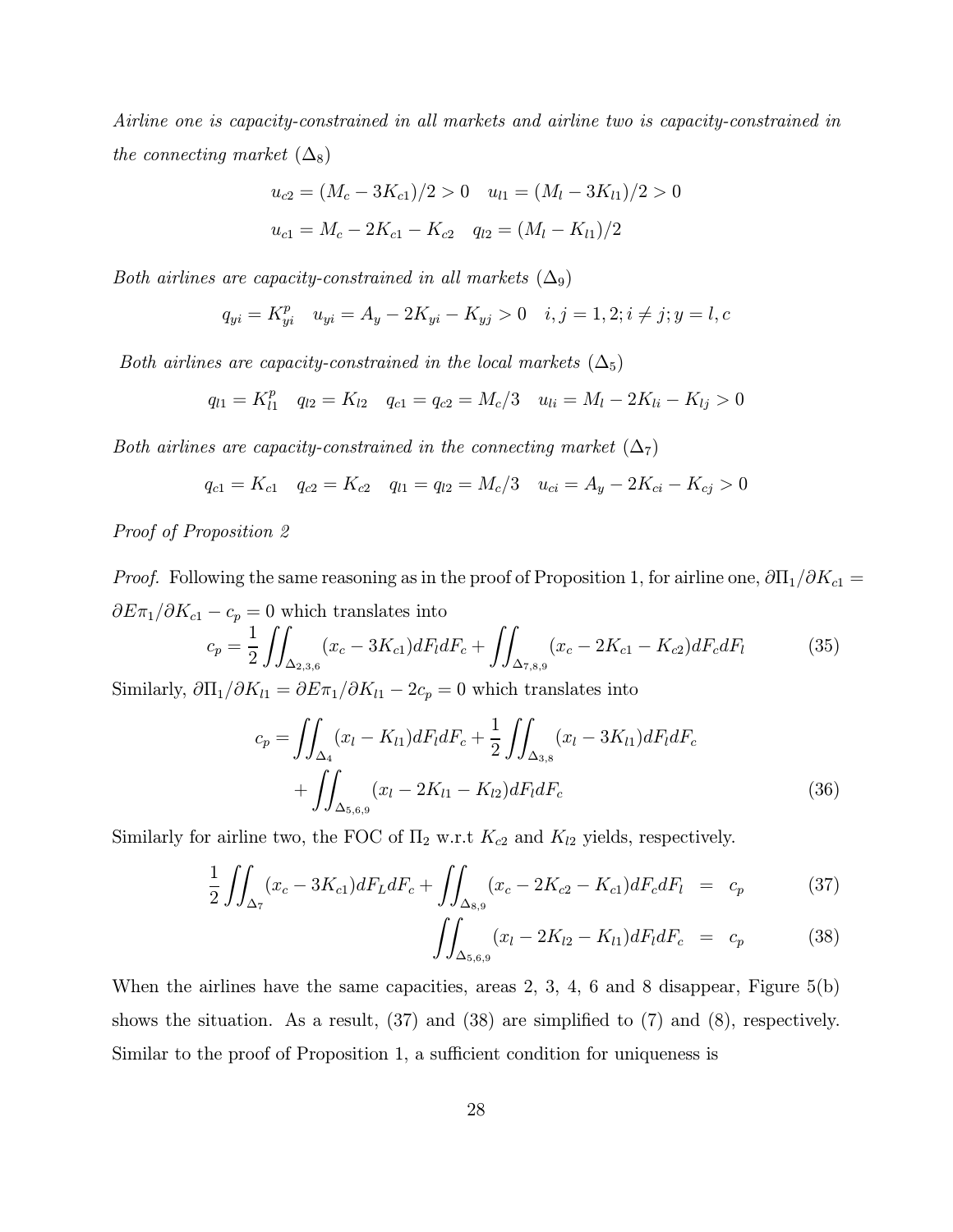$$
\left| \frac{\partial^2 \Pi_i}{\partial (K_{yi})^2} \right| > \left| \frac{\partial^2 \Pi_i}{\partial K_{yi} \partial K_{yj}} \right| \quad (y = c, l; i, j = 1, 2; i \neq j)
$$
\n(39)

The second-order derivatives are

$$
\left|\frac{\partial^2 \Pi_1}{\partial (K_{l1})^2}\right| = 2 \iint_{\Delta_{5,9}} dF_l dF_c \tag{40}
$$

$$
\left| \frac{\partial^2 \Pi_1}{\partial K_{l1} \partial K_{l2}} \right| = \iint_{\Delta_{5,9}} dF_l dF_c \tag{41}
$$

So  $(39)$  holds.

### Proof of Proposition 5

Proof. Under Assumptions 1 and 2, area 9 takes the whole space in Figure 5, so equations (7) and (8) translate into  $\mu_c - 3K_c^p = c_p$  and  $\mu_l - 3K_l^p = c_p$  respectively. Thus  $K_y^p = (\mu_y - c_p)/3$ for  $y = l, c$ . So  $p_y^p = (A_y + 2c_p)/3$ 

$$
\Pi^{p} = 2p_{l}^{p} K_{l}^{p} + p_{c}^{p} K_{c}^{p} - c_{p} (2K_{l}^{p} + K_{c}^{p})
$$
  
= 2( $\mu_{l} - 2K_{l}^{p}) K_{l}^{p} + (\mu_{c} - 2K_{c}^{p}) K_{c}^{p} - c_{p} (2K_{l}^{p} + K_{c}^{p})$   
=  $(2\mu_{l}^{2} + \mu_{c}^{2})/9 - 2c_{p} (2\mu_{l} + \mu_{c})/9 + c_{p}^{2}/3$  (42)

 $\blacksquare$ 

### Appendix C Different Networks

Let airline one use a hub-and-spoke network and the other airline a point-to-point network. Airline one's problem is defined by (25) and the corresponding KKT conditions are defined by (26). Airline two's problem is the analogues of (33) and the corresponding KKT conditions are the analogues of (34). The quantity game is solved for each area by taking appropriate values of the Lagrange multipliers and slack variables.

*Neither airline is capacity-constrained*  $(\Delta_1)$ 

 $q_{l1} = q_{l2} = M_l/3$   $q_{c1} = q_{c2} = M_c/3$ 

Airline two is capacity-constrained in the local markets  $(\Delta_2)$ 

$$
q_{l1} = (M_l - K_{l2})/2 \quad q_{l2} = K_{l2} \quad q_{c1} = q_{c2} = M_c/3 \quad \mu_{l2} = M_l - 3K_{l2} > 0
$$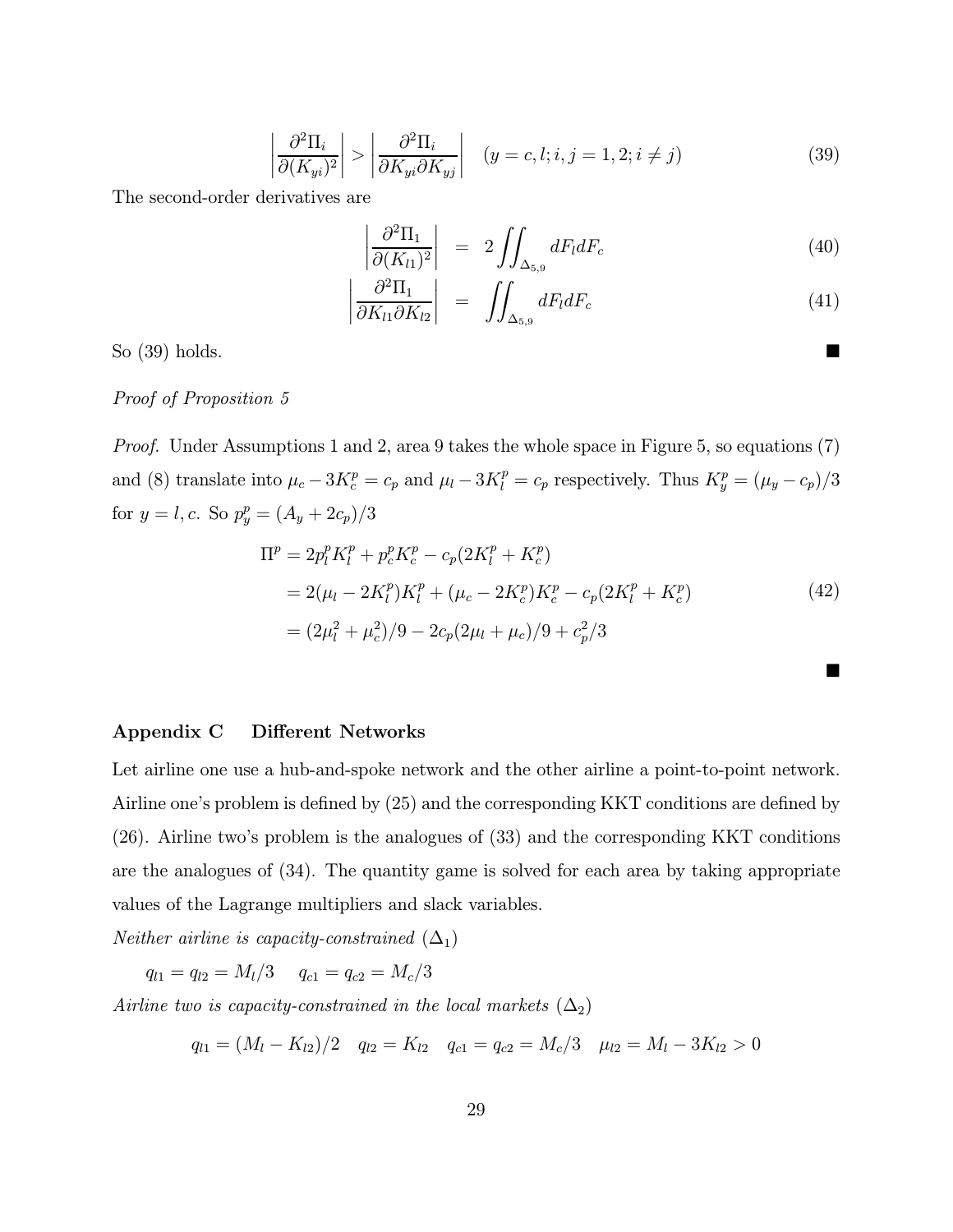Airline two is capacity-constrained in the connecting market  $(\Delta_3)$ 

$$
q_{c1} = (M_c - K_{c2})/2 \quad q_{c2} = K_{c2} \quad q_{l1} = q_{l2} = M_c/3 \quad u_{c2} = (M_c - 3K_{c2})/2 > 0
$$

Only airline one is capacity-constrained  $(\Delta_4)$ 

$$
q_{c1} = (M_c - 2M_l + 6K_1)/9 \quad q_{c2} = (4M_c + M_l - 3K_1)/9
$$
  

$$
q_{l1} = (2M_l - M_c + 3K_1)/9 \quad q_{l2} = (M_c + 7M_l - 3K_1)/18 \quad u_1 = (M_c + M_l - 3K_1)/3 > 0
$$

Airline one is capacity-constrained; airline two is capacity-constrained in the local markets  $(\Delta_5)$ 

$$
q_{l1} = (4M_l - M_c + 3K_1 - 4K_{l2})/11 \t q_{l2}^m = K_{l2}
$$
  
\n
$$
q_{c1}^m = (M_c - 4M_l + 8K_1 + 4K_{l2})/11 \t q_{c2} = (5M_c + 2M_l + 4K_1 + 2K_{l2})/11
$$
  
\n
$$
u_1 = 2(2M_c + 3M_l - 6K_1 - 3K_{l2})/11 > 0 \t u_{l2} = 2(M_c + 7M_l - 3K_1 - 18K_{l2})/11 > 0
$$

Airline one is capacity-constrained; airline two is capacity-constrained in the connecting market  $(\Delta_6)$ 

$$
q_{c1} = (M_c - M_l + 3K_1 - K_{c2})/5 \t q_{c2} = K_{c2}
$$
  
\n
$$
q_{l1} = (M_l - M_c + 2K_1 + K_{c2})/5 \t q_{l2} = (M_c + 4M_l - 2K_1 - K_{c2})/10
$$
  
\n
$$
u_1 = (3M_c + 2M_l - 6K_1 - 3K_{c2})/5 > 0 \t u_{c2} = (4M_c + M_l - 3K_1 - 9K_{c2})/5 > 0
$$

Airline one is capacity-constrained and serves only the local market where airline two is capacity-constrained  $(\Delta_7)$ 

$$
q_{l1} = K_1 \quad q_{c1} = 0 \quad q_{l2} = K_{c2} \quad q_{lc2} = M_c/2 \quad u_{l2} = 2M_l - 4K_{l2} - 2K_1 > 0
$$

$$
u_1 = 2M_l - 4K_1 - 2K_{l2} > 0 \quad v_{c1} = (4M_l - M_c - 8K_1 - 4K_{l2})/2 > 0
$$

Airline one is capacity-constrained and serves only the local markets; airline two is capacityconstrained in all markets  $(\Delta_8)$ 

$$
q_{l1} = K_1 \t q_{c1} = 0 \t q_{c2} = K_{c2} \t q_{l2} = K_{l2}
$$
  
\n
$$
u_{c2} = M_c - 2K_{c2} > 0 \t u_{l2} = 2M_l - 4K_{l2} - 2K_1 > 0
$$
  
\n
$$
u_1 = 2M_l - 4K_1 - 2K_{l2} > 0 \t v_{c1} = 2M_l - M_c - 4K_1 - 2K_{l2} + K_{c2} > 0
$$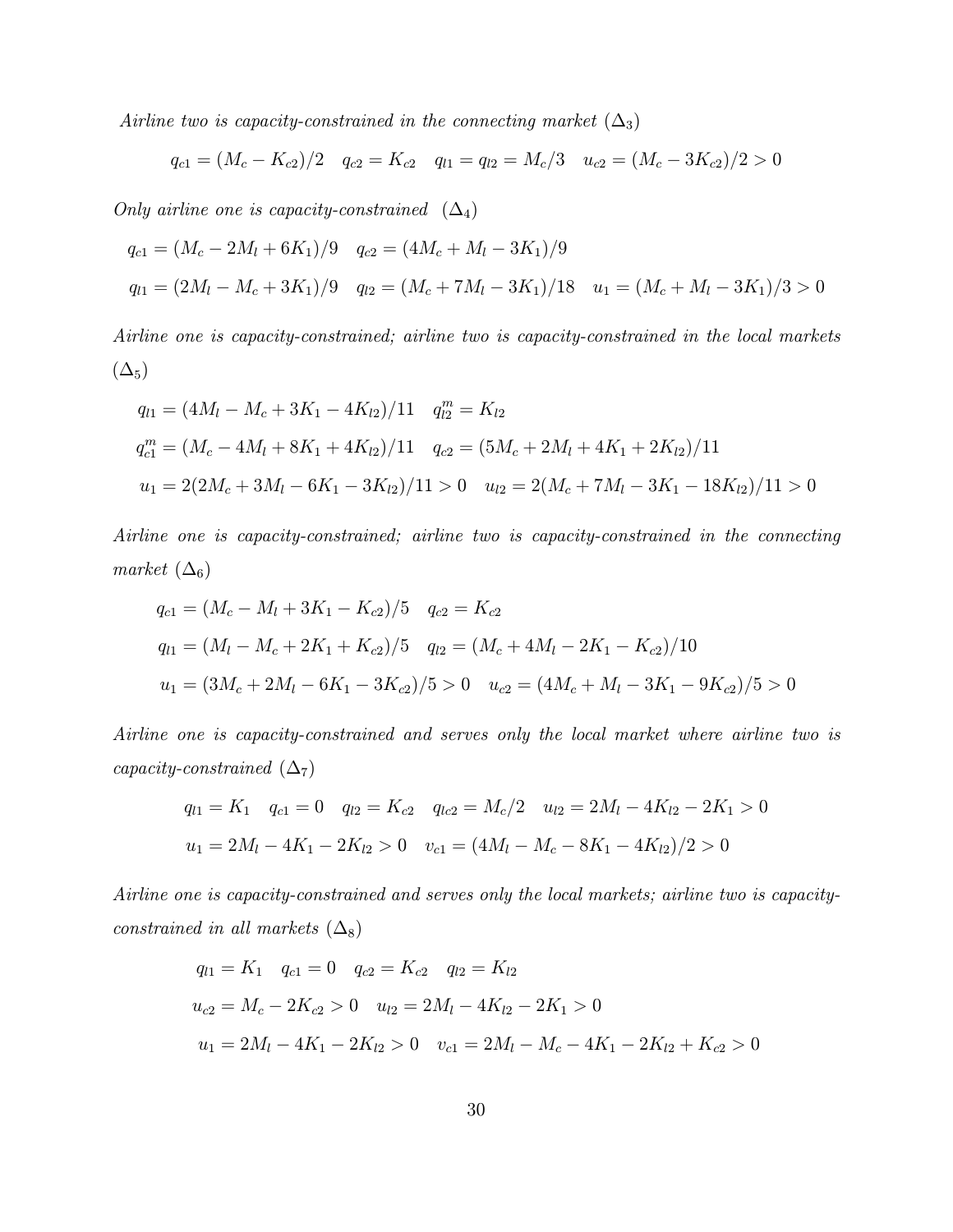Both airlines are capacity-constrained in all markets  $(\Delta_9)$ 

$$
q_{l2} = K_{l2} \t q_{l1} = (2M_l - M_c + 2K_1 + K_{c2} - 2K_{l2})/6
$$
  
\n
$$
q_{c2} = K_{c2} \t q_{c1} = (M_c - 2M_l + 4K_1 - K_{c2} + 2K_{l2})/6
$$
  
\n
$$
u_1 = 2(M_c + M_l - 2k_1 - K_{c2} - K_{l2})/3 > 0
$$
  
\n
$$
u_{c2} = (5M_c + 2M_l - 4K_1 - 11K_{c2} - 2K_{l2})/6 > 0
$$
  
\n
$$
u_{l2} = (4M_l + M_c - 2K_1 - K_{c2} - 10K_{l2})/3 > 0
$$

Proof of Proposition 3.

*Proof.* For airline one,  $\partial \Pi_1/\partial K_1 = E(\partial \pi_1/\partial K_1) - 2c_h = 0$ , and  $E(\partial \pi_1/\partial K_1)$  can be derived by summing the product of the first-order derivative of profit w.r.t  $K_1$  and the probability of each area in Figure 6 using the Leibnitz rule. So the FOC of  $\Pi_1$  w.r.t  $K_1$  is  $E\partial\pi_1/\partial K_1 = 2c_h$ , which translates into

$$
c_h = \frac{1}{3} \iint_{\Delta_4} (x_l + x_c - 3K_1) dF_l dF_c + \frac{2}{11} \iint_{\Delta_5} (2x_c + 3x_l - 6K_1 - 3K_{l2}) dF_l dF_c
$$
  
+ 
$$
\frac{1}{5} \iint_{\Delta_6} (3x_c + 2x_l - 6K_1 - 3K_{l2}) dF_l dF_c + 2 \iint_{\Delta_{7,8}} (x_l - 2K_1 - K_{l2}) dF_l dF_c
$$
  
+ 
$$
\frac{2}{3} \iint_{\Delta_9} (x_c + x_l - 2K_1 - K_{c2} - K_{l2}) dF_l dF_c
$$

For airline two,  $\partial \Pi_2 / \partial K_{l2} = \partial E \pi_2 / \partial K_{l2} - 2c_p = 0$ , which can be changed into

$$
c_p = \iint_{\Delta_2} (x_l - 3K_{l2}) dF_l dF_c + \frac{2}{11} \iint_{\Delta_5} (x_c + 7x_l - 3K_1 - 18K_{l2}) dF_l dF_c
$$
  
+ 
$$
2 \iint_{\Delta_{7,8}} ((x_l - 2K_{l2} - K_1) dF_l dF_c + \frac{1}{3} \iint_{\Delta_9} (4x_l + x_c - 2K_1 - K_{c2} - 10K_{l2}) dF_l dF_c
$$

similarly,  $\partial \Pi_2 / \partial K_{c2} = \partial E \pi_2 / \partial K_{c2} - c_p = 0$ , which is equivalent to

$$
c_h = \frac{1}{5} \iint_{\Delta_6} (4x_c + x_l - 3K_1 - 9K_{c2}) dF dG + \iint_{\Delta_8} (x_c - 2K_{c2}) dF_l dF_c
$$
  
+ 
$$
\frac{1}{6} \iint_{\Delta_9} (5x_c + 2x_l - 4K_1 - 11K_{c2} - 2K_{l2}) dF_l dF_c
$$

 $\blacksquare$ 

Proof of Proposition 6.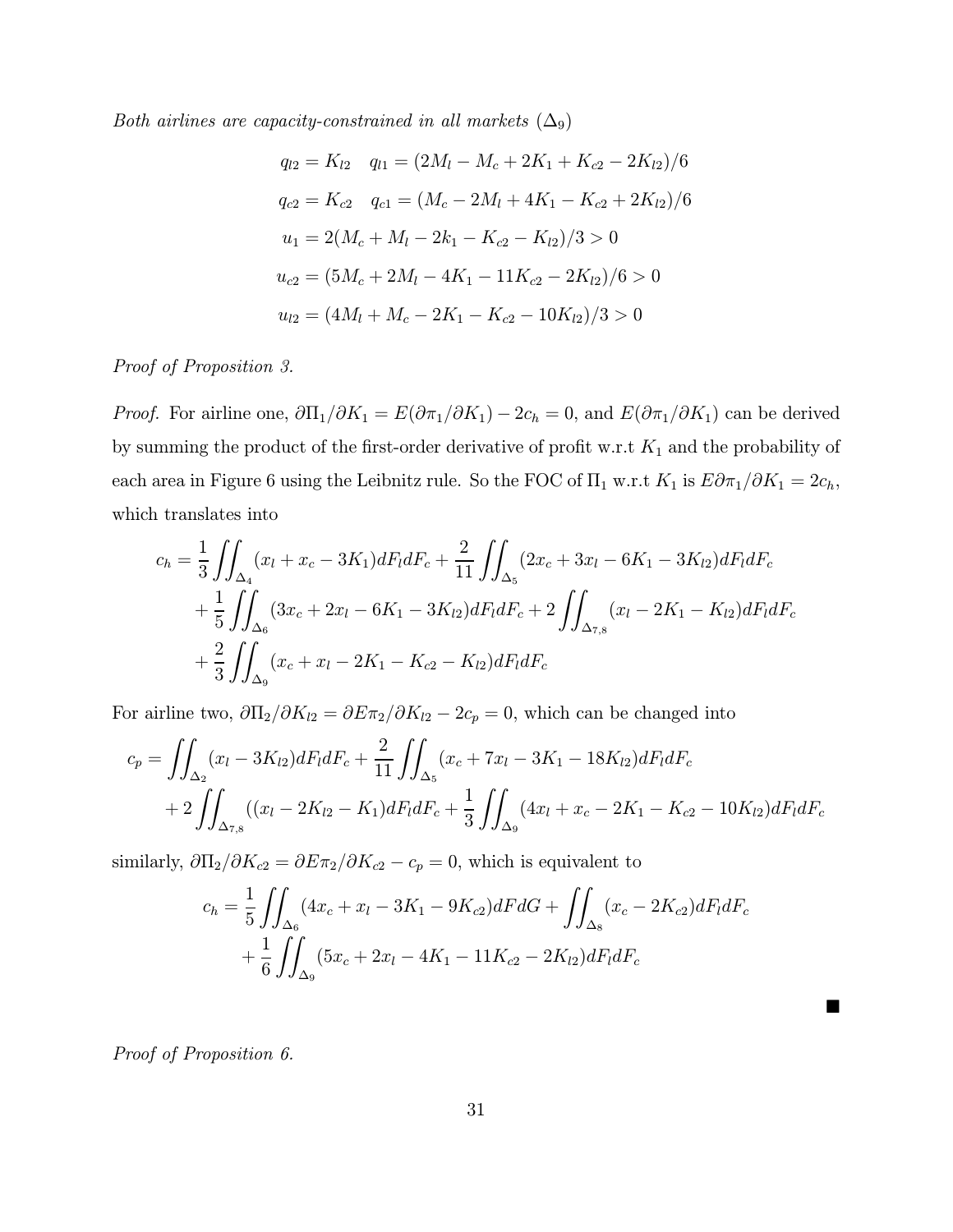Proof. Under Assumptions 1 and 2, area 9 takes the whole space in Figure 6. So (9), (10), and (11), respectively, become

$$
c_h = 2(\mu_l + \mu_c - 2K_h^m - K_c^m - K_l^m)/3
$$
  
\n
$$
c_p = (4\mu_l + \mu_c - 2K_h^m - K_c^m - 10K_l^m)/3
$$
  
\n
$$
c_p = (2\mu_l + 5\mu_c - 4K_h^m - 11K_c^m - 2K_l^m)
$$

Solving above equations yields expected equilibrium capacities. The expected equilibrium quantities for area 9 is

$$
q_{l2} = K_l^m \t q_{l1} = (2x_l - x_c + 2K_h^m + K_c^m - 2K_l^m)/6
$$

$$
q_{c2} = K_c^m \t q_{c1} = (x_c - 2x_l + 4K_h^m - K_c^m + 2K_l^m)/6
$$

$$
Ep_l^m = E[x_l - (q_{l1} + q_{l2})] = (2\mu_l + c_p + c_h)/6
$$

$$
Ep_c^m = E[x_c - (q_{c1} + q_{c2})] = (\mu_c + c_p + c_h)/3
$$

The airlines' expected profits are

$$
\Pi_{h}^{m} = 2p_{l}^{m}q_{l1} + p_{c}^{m}q_{c1} - 2c_{h}K_{h}^{m} = (p_{c}^{m} - 2p_{l}^{m})q_{c1}^{m} + (2p_{l}^{m} - 2c_{h})K_{h}^{m}
$$

$$
= \frac{1}{18} \iint_{\Delta} (x_{c} - 2x_{l})(x_{c} - 2x_{l} + 4K_{h}^{m} - K_{c}^{m} + 2K_{l}^{m})dF_{l}dF_{c}
$$

$$
+ K_{l}^{m}(2\mu_{l} + c_{p} - 5c_{h})/3
$$

$$
\Pi_{p}^{m} = 2(p_{l}^{m} - c_{p})K_{l}^{m} + (p_{c}^{m} - c_{p})K_{c}^{m}
$$

$$
= [K_{l}^{m}(2\mu_{l} - 5c_{p} + c_{h}) + K_{c}^{m}(\mu_{c} + c_{h} - 2c_{p})]/3
$$
(43)

The results follow after a few algebraic manipulations.  $\blacksquare$ 

### Appendix D The Proof of Proposition 11

Proof. By definition, at equilibrium each player's strategy is a best response to its rival's strategy. In case a, from Propositions 8 and 9, a hub-and-spoke network is the best response regardless of its rival's network structure. The same is true for case  $b(i)$ . In case  $b(ii)$ , from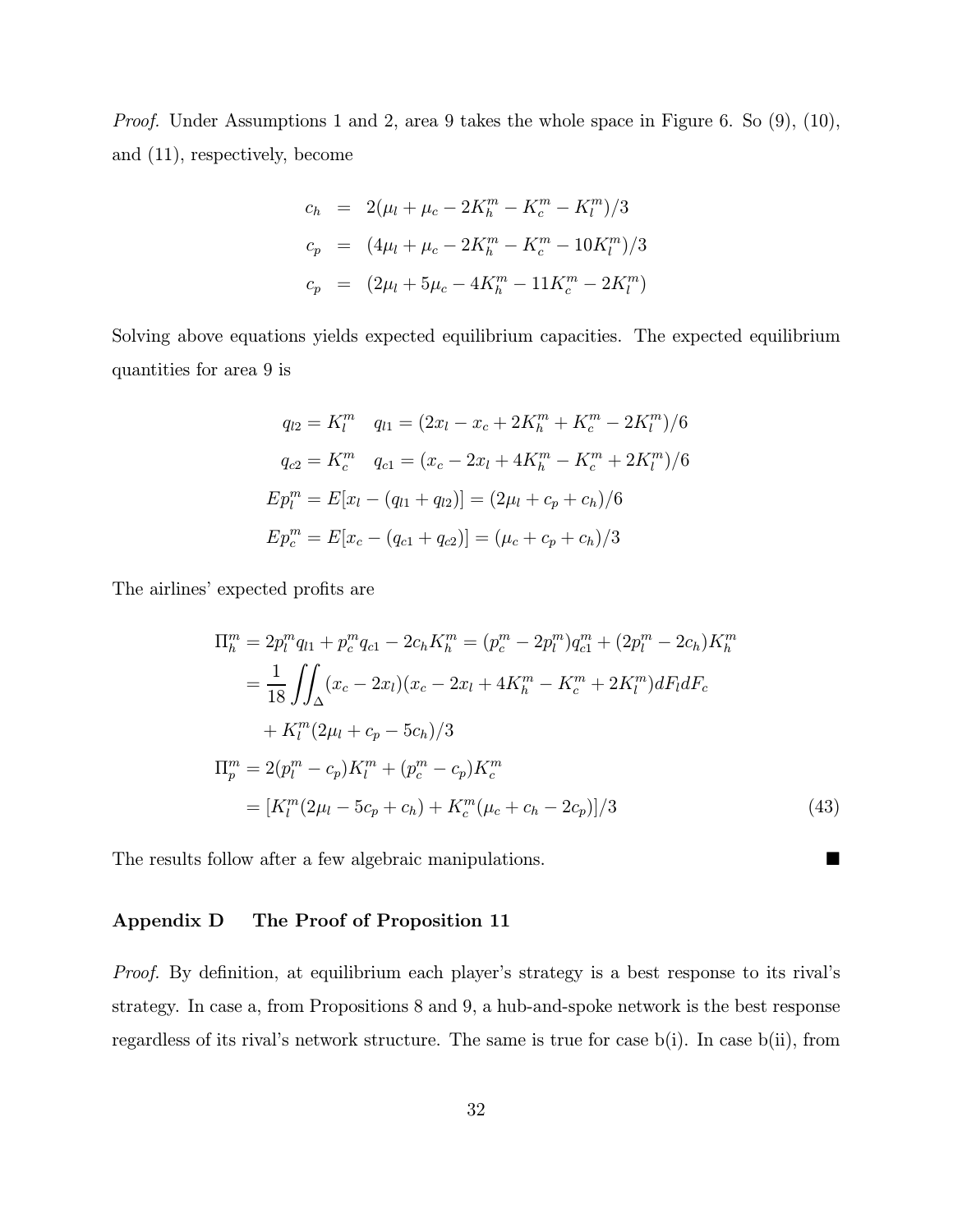Airline Two

|                       |   | н          | P          |
|-----------------------|---|------------|------------|
| <b>Airline</b><br>One | н | (3,3)      | (3.5, 1.5) |
|                       | P | (1.5, 3.5) | (4, 4)     |

Figure 7: Case b(ii)

$$
\frac{H\rightarrow H}{P\rightarrow H} + \frac{H\rightarrow H}{c_2} + \frac{H\rightarrow P}{c_1} + \frac{H\rightarrow H}{c_2} + \frac{H\rightarrow H}{c_2} + \frac{H\rightarrow H}{c_2}
$$
  
Figure 8: Case c

Propositions 8 and 9, each airline follows a tit-for-tat strategy, i.e., using the same network structure as its rival. It can be verified that  $c < \bar{c}_2$  is equivalent to  $6c^2 - 8\mu c + 5\sigma^2 < 0$ . So

$$
\Pi^{h} - \Pi^{p} = (6c^{2} - 8\mu c + 5\sigma^{2} + 3c^{2} - 4\mu_{c})/27 < 0
$$
\n(44)

$$
\Pi^p - \Pi_h^m = -(6c^2 - 8\mu c + 5\sigma^2)/18 > 0
$$
\n(45)

Therefore, (44), (45) and Proposition 10 yield  $\Pi_p^m < \Pi^h < \Pi_h^m < \Pi^p$  in case b(ii). This confirms that  $(P, P)$  and  $(H, H)$  are the pure strategy NEPs. Figure 7 is an numerical example of the network game for case b(ii).

It can be verified that  $\bar{c}_1 < \bar{c}_2$  and  $\underline{c}_1 > \underline{c}_2$ . Case c can be described by Figure 8 where  $\rightarrow$  denotes responses, e.g.,  $P \rightarrow H$  indicates that a hub-and-spoke network is the best response to a point-to-point network. The results for part  $c$  are established following the same reasoning for part b.  $\blacksquare$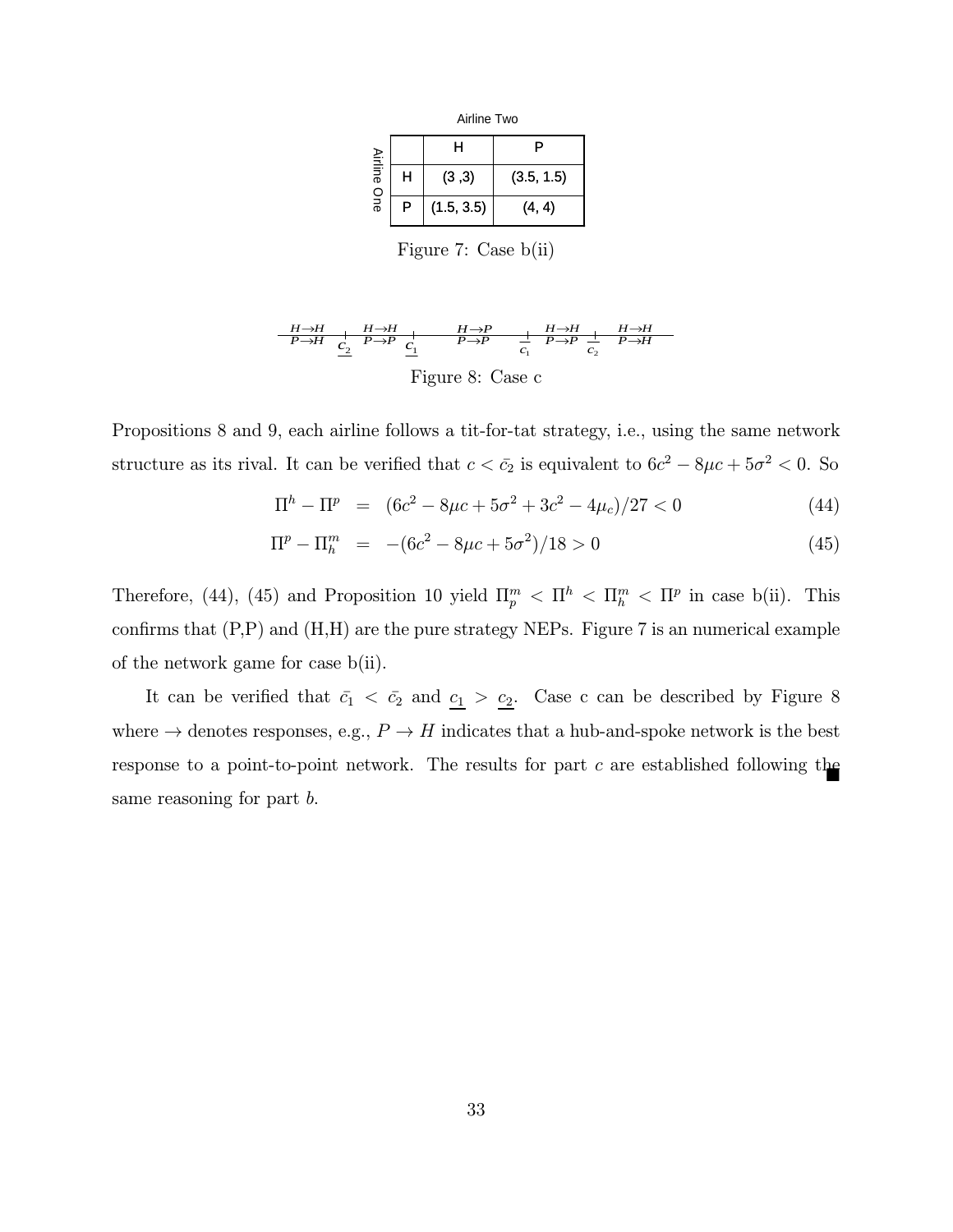# References

- Bailey, E., D. Graham, D. Kaplan 1985. Deregulating the Airlines. MIT Press. Cambridge, Massachusetts.
- Barla, P. 1999. Demand uncertainty and airline network morphology with strategic interactions. working paper, Department of Economics, University of Laval.
- Borenstein, S. 1992. The evolution of u.s. airline. *Journal of Economic Perspectives* 645–73.
- Brueckner, J., N. Dyer, P. Spiller 1992. Fare determination in airline hub-and-spoke networks. RAND Journal of Economics 23 309—333.
- Brueckner, J., P. Spiller 1991. Competition and mergers in airline networks. International Journal of Industrial Organization 9 323—343.
- Carey, S., S. McCartney 2004. How airlines resisted change for 25 years, and finally lost. Wall Street Journal pp. A1, A15.
- Caves, D., L. Christensen, M. Tretheway 1984. Economies of density versus economies of scale: why trunk and local service airlines costs differ. RAND Journal of Economics 15 471—486.
- Debreu, G. 1952. A social equilibrium existence theorem. Proceedings of National Academy of Science 38 886—893.
- Hendricks, K., M. Picciione, G. Tan 1995a. The economics of hubs: The case of monopoly. Review of Economics Studies 62 83—99.
- Hendricks, K., M. Picciione, G. Tan 1995b. Equilibria in networks. Econometrica 67 1407-1434.
- Oum, T., A. Zhang, Y. Zhang 1995. Airline network rivalry. Canadian Journal of Economics 28 836—857.